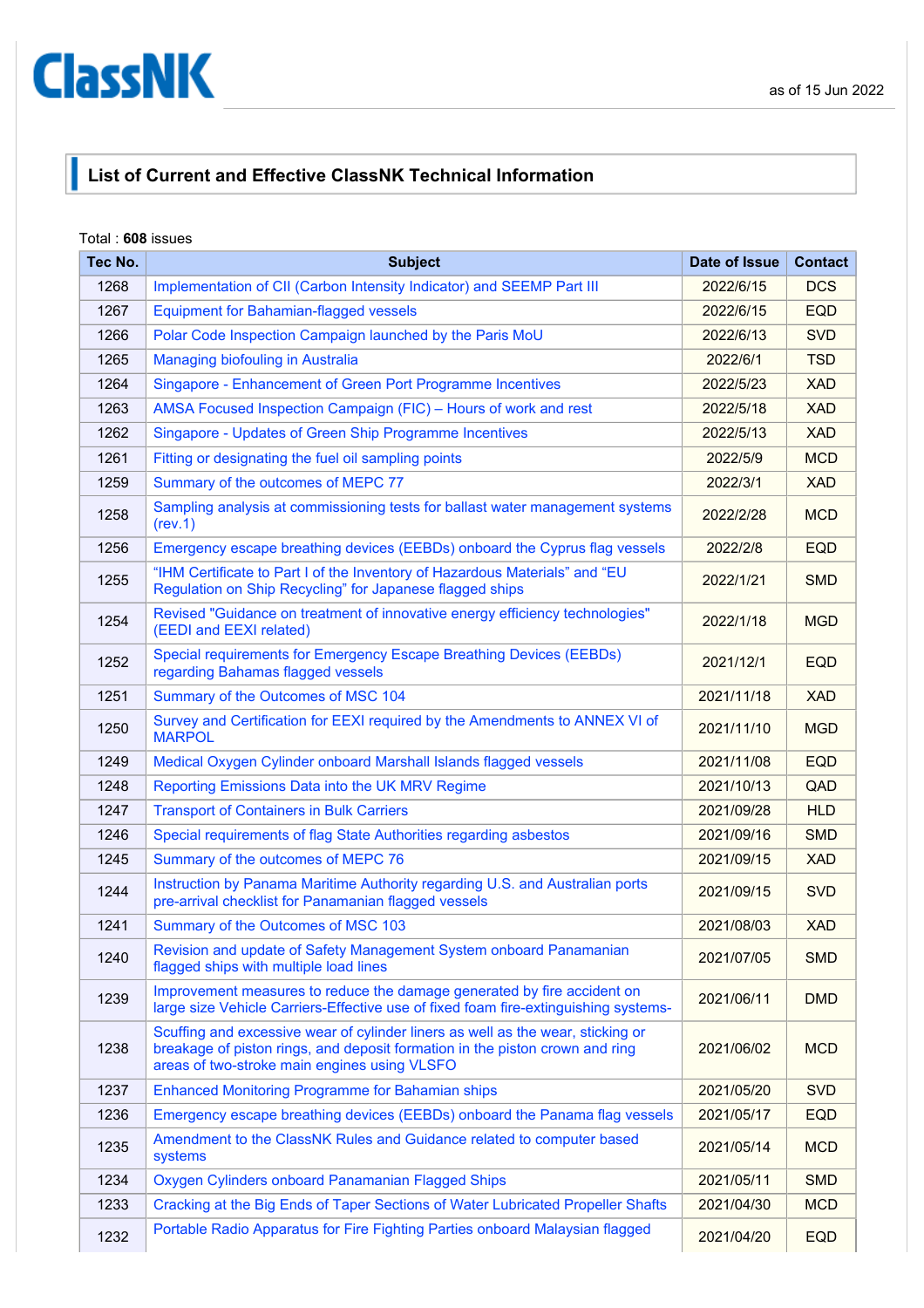|      | ships                                                                                                                                                                                                       |            |            |
|------|-------------------------------------------------------------------------------------------------------------------------------------------------------------------------------------------------------------|------------|------------|
| 1231 | Lifting Appliances for Malaysian flagged ships                                                                                                                                                              | 2021/04/12 | <b>EQD</b> |
| 1229 | Smmary of the Outcomes of MSC 102                                                                                                                                                                           | 2021/02/24 | <b>XAD</b> |
| 1228 | Summary of the outcomes of MEPC 75                                                                                                                                                                          | 2021/02/09 | <b>XAD</b> |
| 1227 | Amendments of 2018 to the code of the MLC, 2006 (effective on and after 26<br>Dec. 2020) (for non-Japanese flag vessels)                                                                                    | 2021/01/29 | <b>SMD</b> |
| 1225 | Compliance with the EU Ship Recycling Regulation - Under the influence of<br>COVID-19 - Part 2                                                                                                              | 2020/12/25 | <b>SMD</b> |
| 1224 | Compliance with the EU Ship Recycling Regulation - Under the influence of<br>COVID-19                                                                                                                       | 2020/12/24 | <b>SMD</b> |
| 1222 | Amendments to the IBC/BCH Code & MARPOL 73/78 Annex II which will enter<br>into force on 1 January 2021 (For Japanese flag ships)                                                                           | 2020/12/10 | <b>HLD</b> |
| 1221 | AMSA's approach to maximum period of shipboard service for seafarers                                                                                                                                        | 2020/11/27 | <b>SMD</b> |
| 1220 | No English version                                                                                                                                                                                          | 2020/11/25 | <b>SMD</b> |
| 1218 | Medical Oxygen Cylinder onboard Liberian flagged ships                                                                                                                                                      | 2020/11/17 | <b>EQD</b> |
| 1217 | Application of Cyber Risk Management to U.S. vessels and vessels calling at<br>U.S. ports                                                                                                                   | 2020/11/16 | <b>SMD</b> |
| 1216 | Type Approval by the Japanese Government for the exhaust gas monitoring<br>systems and discharge water monitoring systems of Exhaust Gas Cleaning<br>Systems installed on Japanese-flagged ships (Revision) | 2020/11/13 | <b>MCD</b> |
| 1214 | Corrosion of distance pieces associated with SOx scrubber discharge waterlines<br>(Part 2)                                                                                                                  | 2020/11/04 | <b>SVD</b> |
| 1213 | Portable Radios for Fire Fighting Parties onboard Liberian flagged ships                                                                                                                                    | 2020/11/04 | <b>EQD</b> |
| 1212 | Safety Radio (SR) survey of Japanese flag ships (Revision)                                                                                                                                                  | 2020/10/28 | <b>EQD</b> |
| 1210 | Amendments to the IBC/BCH Code & MARPOL 73/78 Annex II which will enter<br>into force on 1 January 2021 (For non-Japanese flag ships)                                                                       | 2020/10/02 | <b>SMD</b> |
| 1209 | Amendments to the IBC/BCH Code & MARPOL 73/78 Annex II which will enter<br>into force on 1 January 2021 (For non-Japanese flag ships)                                                                       | 2020/09/15 | <b>HLD</b> |
| 1208 | Applicability, procedure, etc. for flag change from non-Japanese to Japanese<br>without drydocking                                                                                                          | 2020/09/08 | <b>SVD</b> |
| 1207 | Compliance with the EU Ship Recycling Regulation - Non-EU flagged vessels                                                                                                                                   | 2020/09/03 | <b>SMD</b> |
| 1206 | Ship Construction File (SCF) for ships to which GBS requirements are applicable                                                                                                                             | 2020/07/15 | <b>SVD</b> |
| 1205 | Corrosion of distance piece on SOx scrubber discharge water line                                                                                                                                            | 2020/04/09 | <b>SVD</b> |
| 1204 | Steel coil loading program of existing dry cargo ships to which Common<br>Structural Rules for Bulk Carriers and Oil Tankers is applied                                                                     | 2020/03/30 | <b>HLD</b> |
| 1203 | Information relating to COVID-19                                                                                                                                                                            | 2020/03/27 | <b>XAD</b> |
| 1202 | Sampling analysis at the commissioning tests of Ballast Water Management<br><b>Systems (Panama)</b>                                                                                                         | 2020/03/27 | <b>MCD</b> |
| 1200 | Test of wash water from open-loop scrubbers (Australia)                                                                                                                                                     | 2020/02/27 | <b>TSD</b> |
| 1199 | Sampling analysis at the commissioning test of Ballast Water Management<br><b>System</b>                                                                                                                    | 2020/02/21 | <b>MCD</b> |
| 1198 | Start of the Annual report verification of IMO Data Collection Systems for fuel oil<br>consumption of ships (IMO DCS)                                                                                       | 2020/02/14 | <b>SMD</b> |
| 1196 | Application of IMSBC Code 5th amendment                                                                                                                                                                     | 2019/12/24 | <b>EQD</b> |
| 1195 | Amendments to the IBC/BCH Code & MARPOL 73/78 Annex II which will enter<br>into force on 1 January 2021 (For non-Japanese flag ships)                                                                       | 2019/12/13 | <b>HLD</b> |
| 1194 | Ban the use of open-loop scrubbers within Panama Canal waters                                                                                                                                               | 2019/11/20 | <b>TSD</b> |
| 1193 | <b>Ballast Water Management Convention for Singapore-flagged ships</b>                                                                                                                                      | 2019/10/23 | <b>MCD</b> |
| 1192 | Introduction to the outcomes of MEPC 74                                                                                                                                                                     | 2019/10/09 | <b>XAD</b> |
| 1191 | Introduction to the Outcomes of MSC 101                                                                                                                                                                     | 2019/10/02 | <b>XAD</b> |
| 1190 | Issuance of "Precautions concerning change-over to 0.50% sulphur compliant<br>fuel oils"                                                                                                                    | 2019/09/30 | <b>MCD</b> |
| 1187 | Guidance of registration and usage of "ClassNK MRV Portal" for IMO Data<br>Collection Systems for fuel oil consumption of ships (IMO DCS)(Including the<br>case of Company and/or Flag change)              | 2019/08/05 | <b>SMD</b> |
|      |                                                                                                                                                                                                             |            |            |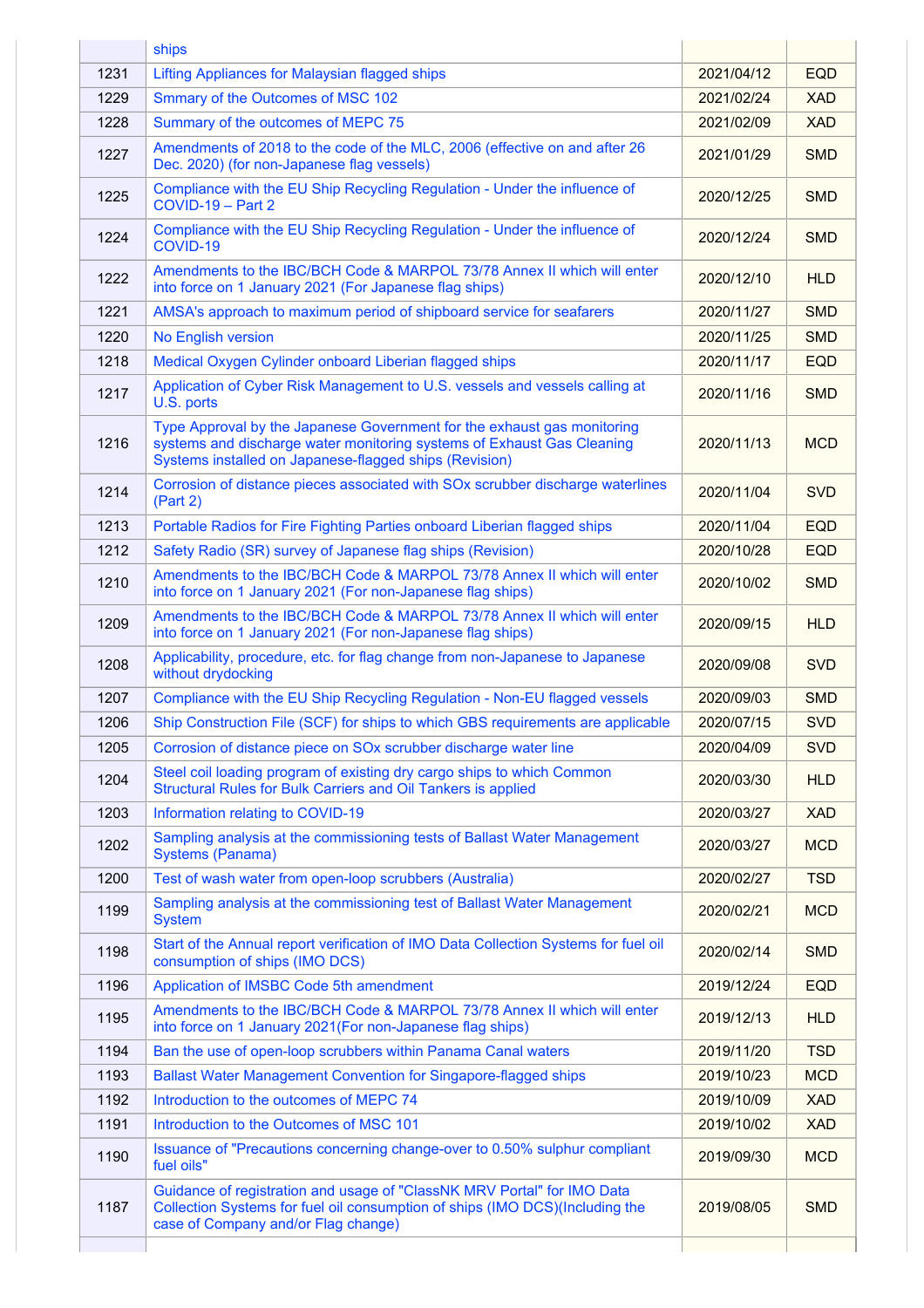| 1185 | Adding Note on Survey Status to EU flagged ships which are subject to EU<br><b>Regulation on Ship Recycling</b>                                                                                                      | 2019/07/01 | <b>SMD</b>     |
|------|----------------------------------------------------------------------------------------------------------------------------------------------------------------------------------------------------------------------|------------|----------------|
| 1183 | Requirements for maintenance, thorough examination, operational testing,<br>overhaul and repair of lifeboats and rescue boats, launching appliances and<br>release gear                                              | 2019/06/24 | <b>SVD</b>     |
| 1182 | Revision of format of Certificate of Classification (Abolishment of Certificate of<br>Installations Registration / Incorporation of Certificate of Installations Registration<br>into Certificate of Classification) | 2019/06/18 | <b>CLD</b>     |
| 1181 | Graphical symbols for Fire Control Plans onboard the Cook Islands flagged ships                                                                                                                                      | 2019/04/19 | <b>EQD</b>     |
| 1180 | Introduction to the Outcomes of MSC 100                                                                                                                                                                              | 2019/04/01 | <b>XAD</b>     |
| 1179 | Sample and appraisal services for a ship implementation plan in preparation for<br>the 0.50% sulphur limit for fuel oils from 2020                                                                                   | 2019/03/29 | <b>MCD</b>     |
| 1178 | Two way portable radio apparatus for fire fighter's communication for the Cook<br><b>Islands flag vessels</b>                                                                                                        | 2019/03/19 | <b>EQD</b>     |
| 1176 | Graphical symbols for Fire Control Plans onboard the Maltese flagged ships                                                                                                                                           | 2019/02/22 | <b>EQD</b>     |
| 1175 | Introduction to the outcomes of MEPC 73                                                                                                                                                                              | 2019/02/08 | <b>XAD</b>     |
| 1174 | Additional information on Chinese regulations related to the sulphur content of<br>fuel oil on or after 1 January 2019                                                                                               | 2019/01/28 | <b>TSD</b>     |
| 1173 | Ban the use of open-loop scrubbers within Port of Fujairah                                                                                                                                                           | 2019/01/25 | <b>TSD</b>     |
| 1172 | ----- No English version -----                                                                                                                                                                                       | 2019/01/08 | <b>SMD</b>     |
| 1171 | Expansion of applicable areas subject to regulations on the sulphur content of<br>fuel oil within Chinese emission control areas starting on 1 January 2019                                                          | 2018/12/28 | <b>TSD</b>     |
| 1170 | Commencement of the EU Regulation on Ship Recycling                                                                                                                                                                  | 2018/12/28 | <b>SMD</b>     |
| 1169 | PSC Joint Information Campaign on "Global 2020 Sulphur CAP Compliance"                                                                                                                                               | 2018/12/28 | <b>SVD</b>     |
| 1168 | Fire fighter's communication for vessels flying the Greek Flag                                                                                                                                                       | 2018/12/27 | <b>EQD</b>     |
| 1167 | Fuel regulations in Hong Kong waters on or after 1 January 2019                                                                                                                                                      | 2018/11/27 | <b>TSD</b>     |
| 1166 | <b>Survey and Certification of Polar Code</b>                                                                                                                                                                        | 2018/11/09 | <b>HLD</b>     |
| 1165 | Ballast Water Management Convention for Panama flagged ships (Revision)                                                                                                                                              | 2018/10/02 | <b>CLD</b>     |
| 1164 | Regulations on sulphur content of fuel oil within the ECAs of Yangtze River Delta<br>on or after 1 October 2018                                                                                                      | 2018/09/28 | <b>TSD</b>     |
| 1163 | Regulations on sulphur content of fuel oil within Taiwanese international<br>commercial ports                                                                                                                        | 2018/08/31 | <b>TSD</b>     |
| 1162 | Introduction to the Outcomes of MSC 99                                                                                                                                                                               | 2018/08/24 | <b>XAD</b>     |
| 1159 | Adding Note on Survey Status to ships which is subject to Data collection system<br>for fuel oil consumption of ships (IMO DCS)                                                                                      | 2018/08/09 | <b>SMD</b>     |
| 1158 | Crack Damage on Cylinder Cover Cooling Jacket of Diesel Engine used as main<br>propulsion                                                                                                                            | 2018/07/20 | R <sub>l</sub> |
| 1156 | Introduction to the outcomes of MEPC 72                                                                                                                                                                              | 2018/07/19 | <b>XAD</b>     |
| 1155 | Instructions by the Administration of Germany regarding Guidance on Providing<br>Safe Working Conditions for Securing of Containers on Deck (CSS Code Annex<br>14)                                                   | 2018/06/15 | <b>HLD</b>     |
| 1152 | Exemption of fire extinguisher in boiler spaces                                                                                                                                                                      | 2018/05/18 | <b>EQD</b>     |
| 1151 | Added the matter, Security Information of Ships for which come from foreign<br>ports and intended to enter ports in Japanese water                                                                                   | 2018/05/11 | <b>SMD</b>     |
| 1148 | Guidance for vessels with inoperable ballast water management systems bound<br>for US ports                                                                                                                          | 2018/04/03 | <b>MCD</b>     |
| 1147 | Application of the code on noise levels on board ships below 1,600 GT for<br>Singapore flagged ships                                                                                                                 | 2018/03/08 | <b>MCD</b>     |
| 1146 | Electronic certificate service "ClassNK e-Certificate"                                                                                                                                                               | 2018/03/05 | <b>CLD</b>     |
| 1143 | Application of IMSBC Code 4th amendment                                                                                                                                                                              | 2017/12/22 | <b>EQD</b>     |
| 1142 | Amendment and on shipboard verification of DMLC(Part I and Part II) relating to<br>the entry into force of the 2014 Amendments to the MLC, 2006                                                                      | 2017/12/21 | <b>SMD</b>     |
| 1141 | ----- No English version -----                                                                                                                                                                                       | 2017/12/21 | <b>SMD</b>     |
| 1140 | Voluntary Experience Building Phase of the IMO Data Collection System for fuel<br>oil consumption for Singapore flagged ships                                                                                        | 2017/12/15 | <b>SMD</b>     |
|      | Data collection system for fuel oil consumption of ships (IMO DCS) required by                                                                                                                                       |            |                |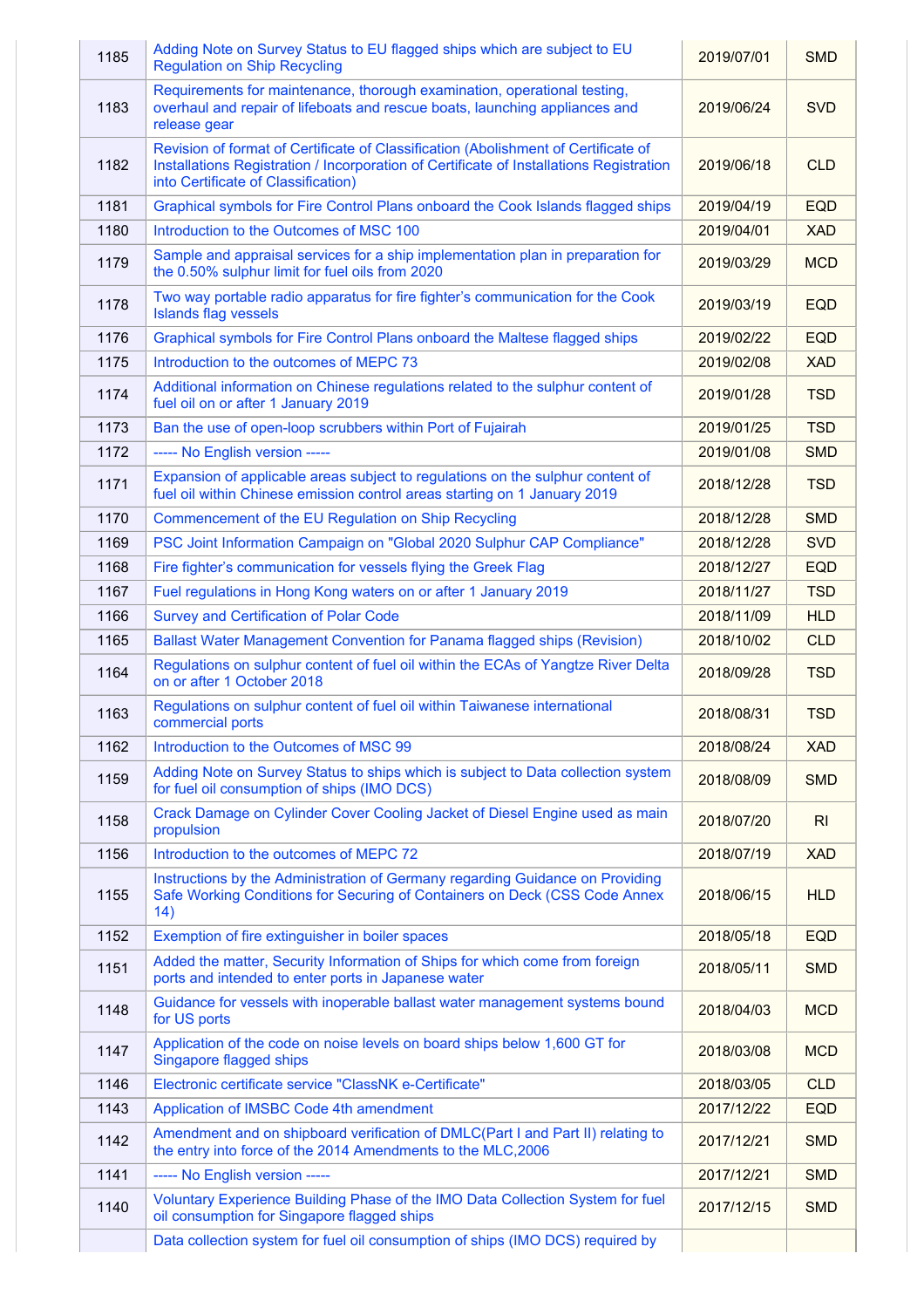| 1139 | the amendments to Annex VI of MARPOL 73/78                                                                                                                                                            | 2017/12/15 | <b>SMD</b> |
|------|-------------------------------------------------------------------------------------------------------------------------------------------------------------------------------------------------------|------------|------------|
| 1138 | Expansion of applicable ports subject to regulations on the sulphur content of fuel<br>oil within Chinese emission control areas starting on 1 January 2018                                           | 2017/12/08 | <b>MCD</b> |
| 1137 | The Ship Security Alert System (SSAS) Test for the Panamanian Flagged<br><b>Vessels</b>                                                                                                               | 2017/11/28 | <b>SMD</b> |
| 1136 | Periodical Survey in advance of Survey Window                                                                                                                                                         | 2017/11/21 | <b>CLD</b> |
| 1135 | Requirements of MARPOL ANNEX V amended by MEPC.277(70)                                                                                                                                                | 2017/10/20 | <b>MCD</b> |
| 1134 | Issuance of Full-term certificate under ISM/ISPS Code at service sites                                                                                                                                | 2017/10/12 | <b>SMD</b> |
| 1133 | Introduction to the outcomes of MEPC 71                                                                                                                                                               | 2017/10/05 | <b>XAD</b> |
| 1131 | Ballast Water Management method when operating in the waters of the United<br><b>States</b>                                                                                                           | 2017/09/14 | <b>MCD</b> |
| 1130 | Regulations on the sulphur content of fuel oil within the Yangtze River Delta<br>emission control area implemented from 1 September 2017                                                              | 2017/09/12 | <b>MCD</b> |
| 1129 | Implementation of Electronic Chart Display and Information System (ECDIS)                                                                                                                             | 2017/09/11 | <b>EQD</b> |
| 1128 | ClassNK Guidelines on the Installation of Ballast Water Treatment Systems and<br><b>Class Notation "BWTS"</b>                                                                                         | 2017/09/08 | <b>EQD</b> |
| 1127 | Introduction to the Outcomes of MSC 98                                                                                                                                                                | 2017/09/01 | <b>XAD</b> |
| 1126 | Record requirements of operational compliance with NO <sub>x</sub> Tier III regulation in<br><b>Emission Control Areas</b>                                                                            | 2017/08/30 | <b>MCD</b> |
| 1125 | Re-coupling the decoupled IOPP (International Oil Pollution Prevention)<br><b>Certificate Renewal Survey</b>                                                                                          | 2017/08/28 | <b>XAD</b> |
| 1124 | Information regarding interim regulations within the Xiamen port area                                                                                                                                 | 2017/08/24 | <b>MCD</b> |
| 1123 | Recognition and updated information of Company Security Officer for Panama<br><b>Flagged ships</b>                                                                                                    | 2017/08/22 | <b>SMD</b> |
| 1120 | Preparation of IHM to be retained onboard the ship according to the EU<br>Regulation on Ship Recycling, and the promotional incentives for examination fee<br>to encourage earlier development of IHM | 2017/08/02 | <b>SMD</b> |
| 1117 | Guidelines related to the Paris Memorandum of Understanding (Paris MOU) for<br>St. Vincent and the Grenadines flag vessels                                                                            | 2017/07/20 | <b>SVD</b> |
| 1116 | Extension for the implementation deadline for Ballast Water Management System<br>and Initial survey for the Ballast Water Management Convention                                                       | 2017/07/10 | <b>MCD</b> |
| 1113 | Initial survey for the Ballast Water Management Convention (Reminder)                                                                                                                                 | 2017/06/15 | <b>MCD</b> |
| 1112 | "Launching at 5 knots" test of Lifeboat and Rescue boats for vessels under<br><b>Netherlands flag</b>                                                                                                 | 2017/06/07 | <b>SVD</b> |
| 1111 | Updates of the EU regulation on monitoring, reporting and verification of carbon<br>dioxide (CO2) emissions (EU MRV)                                                                                  | 2017/06/01 | QPD        |
| 1110 | Guidance on application of CSS Code Annex 14 for Panamanian containerships                                                                                                                            | 2017/05/11 | <b>HLD</b> |
| 1109 | Treatment for Ballast Water Management Convention for Liberia flagged ships                                                                                                                           | 2017/05/02 | <b>MCD</b> |
| 1107 | Additional Ballast Water Management System Extension Program Update<br>regarding USCG ballast water management                                                                                        | 2017/03/29 | <b>MCD</b> |
| 1106 | Revised IHO standards of Electronic Navigation Charts (ENC) using in Electronic<br>Chart Display and Information System (ECDIS) - Japanese flag ships                                                 | 2017/03/22 | <b>EQD</b> |
| 1105 | Introduction to the Outcomes of MSC 97                                                                                                                                                                | 2017/03/21 | <b>XAD</b> |
| 1103 | Introduction to the outcomes of MEPC 70                                                                                                                                                               | 2017/03/10 | <b>XAD</b> |
| 1102 | Policy change - handling of ship security alert system transmissions for Marshall<br><b>Islands flagged ships</b>                                                                                     | 2017/02/28 | <b>SMD</b> |
| 1101 | Revised IHO standards of Electronic Navigation Charts (ENC) using in Electronic<br><b>Chart Display and Information System (ECDIS)</b>                                                                | 2017/02/17 | <b>EQD</b> |
| 1100 | Updates of the EU regulation on monitoring, reporting and verification of carbon<br>dioxide (CO2) emissions (EU MRV)                                                                                  | 2017/01/31 | QPD        |
| 1099 | Ballast Water Management System Extension Program Update regarding USCG<br>ballast water management                                                                                                   | 2017/01/10 | <b>MCD</b> |
| 1098 | Inspection and certification relating to the entry into force of the 2014<br>Amendments to the MLC, 2006 on 18th January 2017                                                                         | 2016/12/28 | <b>SMD</b> |
| 1097 | Instructions by the Administration of Panama regarding Guidance on Providing<br>Safe Working Conditions for Securing of Containers on Deck(CSS Code Annex                                             | 2016/12/28 | <b>HLD</b> |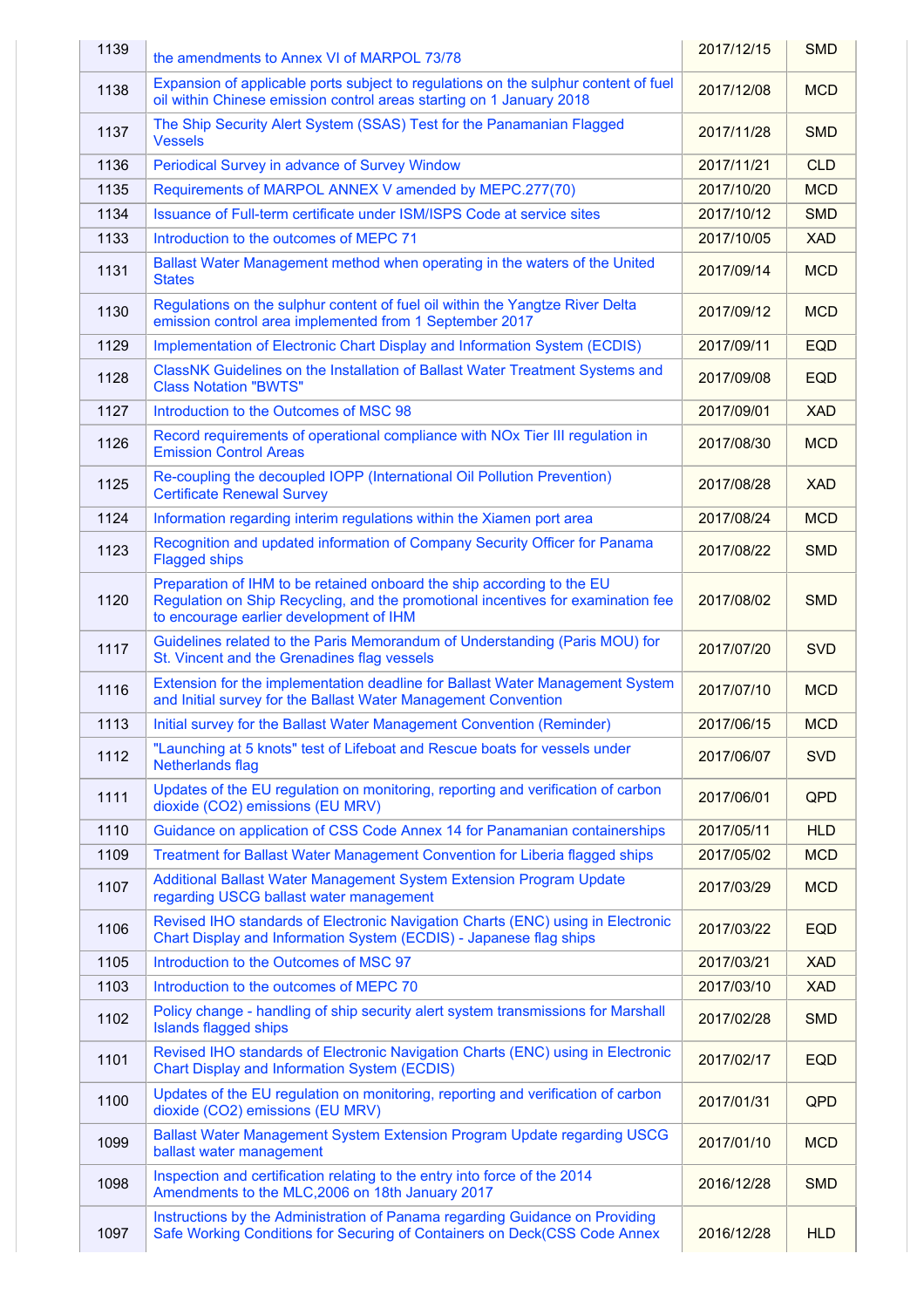|      | 14)                                                                                                                                                                                                   |            |            |
|------|-------------------------------------------------------------------------------------------------------------------------------------------------------------------------------------------------------|------------|------------|
| 1096 | An entry-into-force of an international code for ships operating in polar waters<br>(POLAR Code)                                                                                                      | 2016/12/27 | <b>HLD</b> |
| 1095 | Application of the additional requirements for relevant equipment of fire-fighter's<br>outfit                                                                                                         | 2016/12/26 | <b>EQD</b> |
| 1094 | De-harmonization of the IOPP (International Oil Pollution Prevention) Certificate<br><b>Renewal Survey</b>                                                                                            | 2016/12/16 | <b>XAD</b> |
| 1093 | The products covered by EU RO Mutual Recognition as fifth phase                                                                                                                                       | 2016/12/14 | <b>MCD</b> |
| 1092 | <b>Format Revision of Condition Evaluation Report (CER)</b>                                                                                                                                           | 2016/11/17 | <b>CLD</b> |
| 1091 | Instruction by the Administration of Marshall Islands regarding quantity of reserve<br>cargo securing devices                                                                                         | 2016/11/16 | <b>HLD</b> |
| 1090 | Introduction to the Outcomes of MSC 96                                                                                                                                                                | 2016/09/27 | <b>XAD</b> |
| 1088 | Additional information regarding regulations on the sulphur content of fuel oil<br>within Chinese emission control areas - Implementation of regulations in the Port<br>of Shenzhen                   | 2016/09/16 | <b>MCD</b> |
| 1087 | Amendment of Rules for windows located higher than the third tier above the<br>freeboard deck and forward of the midship                                                                              | 2016/09/14 | <b>HLD</b> |
| 1086 | Initial survey for the Ballast Water Management Convention after satisfaction the<br>requirements for entry into force of the Convention                                                              | 2016/09/08 | <b>MCD</b> |
| 1085 | An entry-into-force of the International Convention for the Control and<br>Management of Ships' Ballast Water and Sediments (BWM Convention)                                                          | 2016/09/08 | <b>XAD</b> |
| 1084 | Amendment to treatment for issuance of a short term ISSC on the completion of<br>initial ISPS audit for Panama flagged ships                                                                          | 2016/09/08 | <b>SMD</b> |
| 1083 | Instructions by the Administration of Liberia regarding Guidance on Providing<br>Safe Working Conditions for Securing of Containers on Deck (CSS Code Annex<br>14)                                    | 2016/08/31 | <b>HLD</b> |
| 1080 | Regulation 12 of Annex I MARPOL Amended requirements for sludge<br>discharging piping and bilge-water piping                                                                                          | 2016/08/02 | <b>MCD</b> |
| 1078 | Introduction to the outcomes of MEPC 69                                                                                                                                                               | 2016/07/22 | <b>XAD</b> |
| 1076 | Additional requirements of MARPOL ANNEX V amended by Polar code<br>(MEPC.265(68))                                                                                                                     | 2016/07/08 | <b>MCD</b> |
| 1074 | <b>Atmosphere Testing Instrument for Enclosed Spaces</b>                                                                                                                                              | 2016/06/30 | <b>SVD</b> |
| 1073 | IACS Procedural Requirement No.38 (Rev.1) in relation to Energy Efficiency<br>Design Index (EEDI)                                                                                                     | 2016/06/22 | <b>HLD</b> |
| 1069 | Requirements on Carriage of Nautical Publications on board for Marshall Islands<br>flag ships                                                                                                         | 2016/05/24 | <b>EQD</b> |
| 1068 | Regulations on the sulphur content of fuel oil within the Yangtze River Delta<br>emission control area implemented on or after 1 April 2016                                                           | 2016/05/02 | <b>MCD</b> |
| 1067 | "Guidance on ECDIS for ships calling at Australian ports" (revised) issued by<br><b>AMSA</b>                                                                                                          | 2016/04/28 | <b>SMD</b> |
| 1066 | Effective scheduled date applicable to amended ClassNK Rules and Guidance<br>related to tests of diesel engines                                                                                       | 2016/04/11 | <b>MCD</b> |
| 1065 | Instructions by the Administration of the United Kingdom (UK) regarding<br>Guidance on Providing Safe Working Conditions for Securing of Containers on<br><b>Deck</b>                                 | 2016/04/08 | <b>HLD</b> |
| 1063 | Additional information regarding regulations on the sulphur content of fuel oil<br>within Chinese emission control areas                                                                              | 2016/03/18 | <b>MCD</b> |
| 1061 | Additional requirements of portable gas detectors for existing vehicle carriers<br>carrying motor vehicles with compressed hydrogen or natural gas in their tanks<br>as fuel                          | 2015/12/28 | <b>EQD</b> |
| 1060 | Regulations on sulphur content of fuel oil within Chinese emission control areas                                                                                                                      | 2015/12/22 | <b>MCD</b> |
| 1059 | Instructions by the Administration of Singapore regarding Guidance on Providing<br>Safe Working Conditions for Securing of Containers on Deck(CSS Code Annex<br>14)                                   | 2015/12/09 | <b>HLD</b> |
| 1058 | Change of ships which are categorized as "Bulk carrier" on Safety Construction<br>(SC) Certificate(s) and Safety Equipment (SE) Certificate(s) because of the<br>clarification of term "Bulk carrier" | 2015/12/07 | <b>CLD</b> |
| 1056 | Policy Letter for extension of implementation schedule for approved ballast water<br>management methods (Revision 2) required according to USCG requirements                                          | 2015/12/02 | <b>MCD</b> |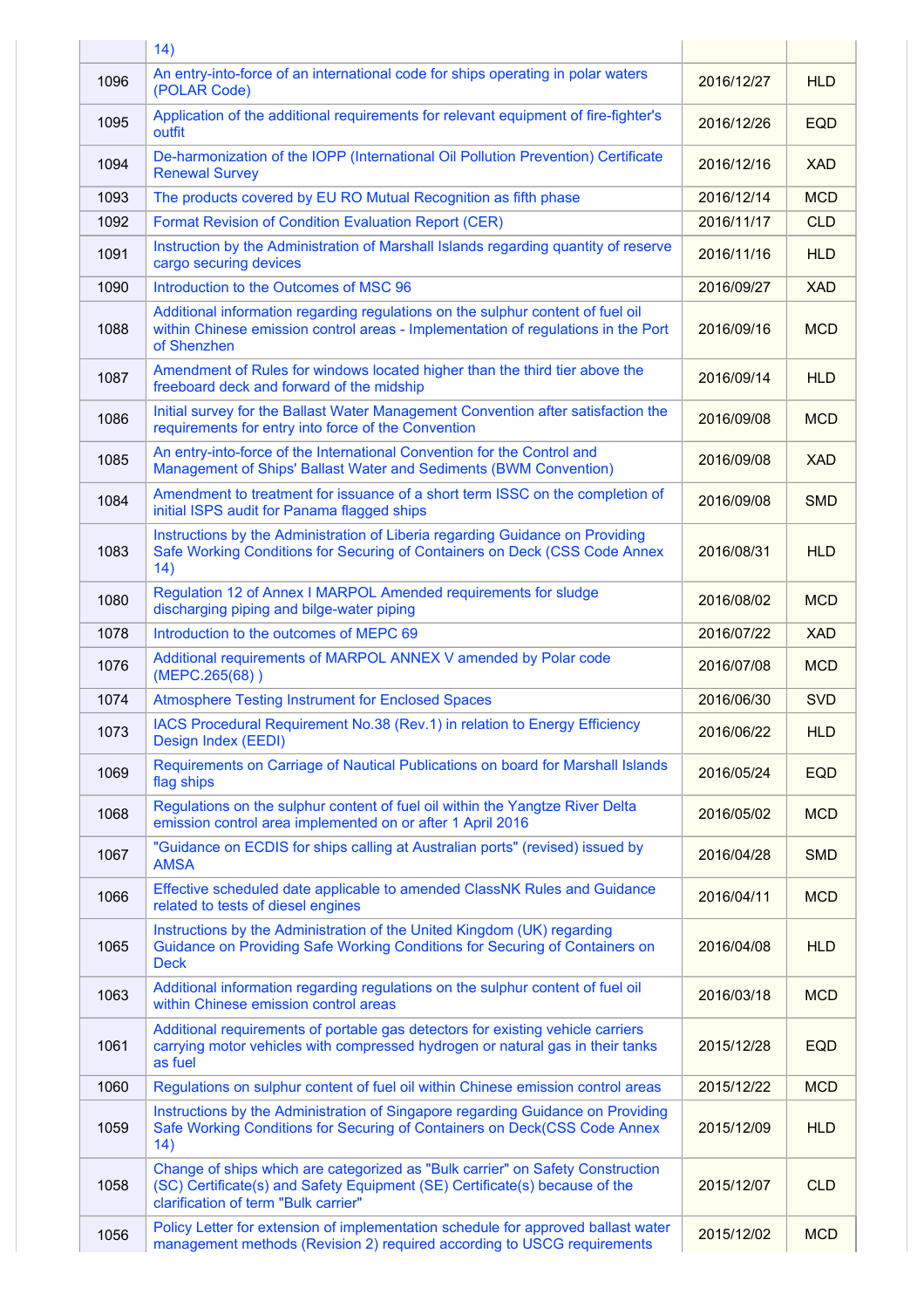| 1055 | Additional information regarding USCG ballast water management regulation                                                                                                                                         | 2015/11/12 | <b>MCD</b> |
|------|-------------------------------------------------------------------------------------------------------------------------------------------------------------------------------------------------------------------|------------|------------|
| 1054 | Introduction to the Outcomes of MSC 95                                                                                                                                                                            | 2015/11/11 | <b>XAD</b> |
| 1053 | Mandatory installation of stability instrument for oil tankers, chemical tankers, gas<br>carriers                                                                                                                 | 2015/11/02 | <b>hLD</b> |
| 1051 | Replacement from Statement of fact to Statement of Compliance for Inventory of<br>Hazardous Materials onboard the vessel                                                                                          | 2015/10/27 | <b>SMD</b> |
| 1050 | Amendment of IMO's Guidelines for the development of the Inventory of<br>Hazardous Materials regarding Ship Recycling Convention                                                                                  | 2015/10/27 | <b>SMD</b> |
| 1049 | Application method and additional information of extension of implementation of<br><b>USCG ballast water management regulation</b>                                                                                | 2015/10/15 | <b>MCD</b> |
| 1048 | Survey and Certification for EEDI and SEEMP required by the Amendments to<br><b>ANNEX VI of MARPOL 73/78</b>                                                                                                      | 2015/10/05 | <b>HLD</b> |
| 1047 | Fuel sampling for ships calling in Member States of European Union (EU)                                                                                                                                           | 2015/09/15 | <b>MCD</b> |
| 1045 | Equipment for the Singapore flag vessels                                                                                                                                                                          | 2015/08/28 | <b>EQD</b> |
| 1044 | Change in email address for Ship Security Alert System for Singapore flagged<br>ship                                                                                                                              | 2015/08/28 | <b>SMD</b> |
| 1043 | Introduction to the outcomes of MEPC 68                                                                                                                                                                           | 2015/08/27 | <b>XAD</b> |
| 1042 | Application of the Resolution MSC.277(85) relating to clarification of the term<br>"Bulk Carrier" for Bermuda, British Virgin Islands, Cayman Islands, and Gibraltar<br>flagged ships                             | 2015/08/06 | <b>CLD</b> |
| 1039 | Minimum propulsion power requirements to maintain the manoeuvrability of ships<br>in adverse conditions (EEDI related requirements)                                                                               | 2015/07/31 | <b>HLD</b> |
| 1037 | Medical Oxygen Cylinder onboard Tuvalu flagged Ships                                                                                                                                                              | 2015/07/31 | <b>EQD</b> |
| 1036 | The products covered by EU RO Mutual Recognition as fourth phase                                                                                                                                                  | 2015/07/31 | <b>MCD</b> |
| 1034 | Fuel regulations at berth in Hong Kong                                                                                                                                                                            | 2015/06/24 | <b>MCD</b> |
| 1033 | STS Operations Plan for Marshall Islands Flag Ships                                                                                                                                                               | 2015/06/10 | <b>HLD</b> |
| 1032 | Atmosphere Testing Instrument for Enclosed Spaces(Singapore and Vanuatu)                                                                                                                                          | 2015/06/02 | <b>SVD</b> |
| 1031 | Introduction to the EU regulation on monitoring, reporting and verification of<br>carbon dioxide (CO2) emissions (EU MRV)                                                                                         | 2015/06/02 | <b>XAD</b> |
| 1030 | Preparation, conduct and analysis method of speed trial for EEDI verification                                                                                                                                     | 2015/05/29 | <b>HLD</b> |
| 1029 | Treatment of bulkheads or decks having airborne sound insulation properties<br>within accommodation spaces                                                                                                        | 2015/05/29 | <b>EQD</b> |
| 1028 | Application of "Approved Method" to existing diesel engines under the provisions<br>of MARPOL ANNEX VI-Addition of Approved Method for MAN B&W L50MC<br>engines -                                                 | 2015/05/29 | <b>MCD</b> |
| 1027 | Special requirements for means of recharging breathing apparatus cylinders and<br>spare cylinders regarding UK, Bermuda, British Virgin Islands, Cayman Islands,<br>Gibraltar and the Isle of Man flagged vessels | 2015/05/22 | <b>EQD</b> |
| 1025 | Certificate of Proficiency for the security awareness training or security training<br>for seafarers with designated security duties required under the provisions of<br><b>STCW VI/6</b>                         | 2015/03/19 | <b>SMD</b> |
| 1024 | Introduction to the Outcomes of MSC94                                                                                                                                                                             | 2015/03/09 | <b>XAD</b> |
| 1022 | Change in e-mail address for Ship Security Alert System (Japanese Flag Ship<br>only)                                                                                                                              | 2015/02/19 | <b>SMD</b> |
| 1021 | Instructions by the Administration of St. Vincent and the Grenadines regarding<br>Guidance on Providing Safe Working Conditions for Securing of Containers on<br>Deck(CSS Code Annex 14)                          | 2015/02/17 | <b>HLD</b> |
| 1020 | Special requirements for means of recharging breathing apparatus cylinders and<br>spare cylinders regarding St. Vincent and the Grenadines flagged vessels                                                        | 2015/01/23 | <b>EQD</b> |
| 1019 | Paris MoU Guidelines on Application of MARPOL Annex VI Reg. 18 in an<br><b>Emission Control Area (ECA)</b>                                                                                                        | 2014/12/26 | <b>SMD</b> |
| 1018 | Introduction to the Outcomes of MEPC 67                                                                                                                                                                           | 2014/12/26 | <b>XAD</b> |
| 1016 | Spare Charges, Additional Fire Extinguishers and Refilling of Extinguishers<br>onboard the Panama flag ships                                                                                                      | 2014/12/26 | <b>EQD</b> |
| 1015 | Application of the Resolution MSC.277(85) relating to clarification of the term<br>"Bulk Carrier", and the instruction from the Isle of Man Government on this matter                                             | 2014/12/19 | <b>XAD</b> |
| 1013 | Carriage of radioactive substances on cargo ships flying Bahamas Flag                                                                                                                                             | 2014/11/19 | <b>EQD</b> |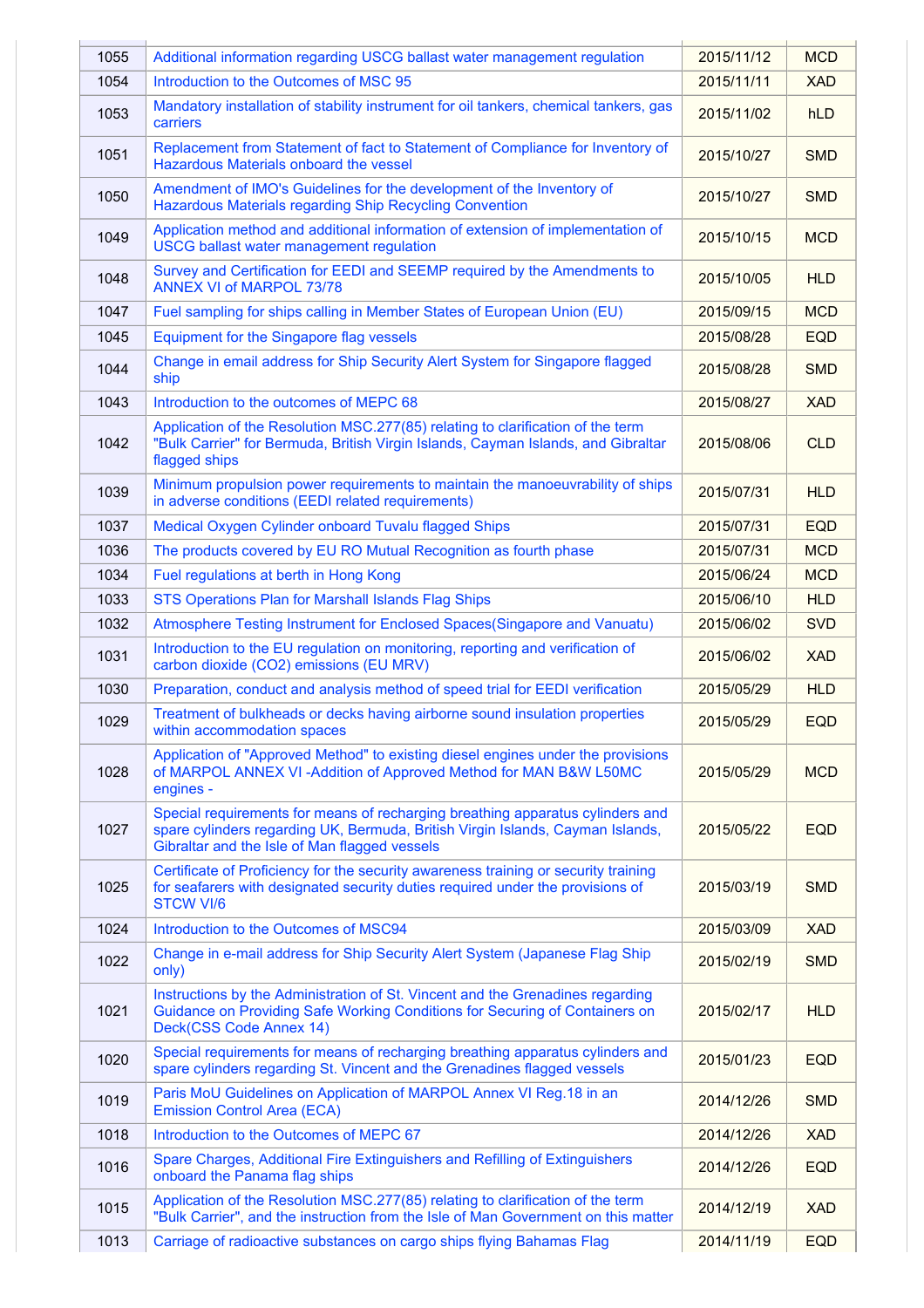| 1012 | Application of the Resolution MSC.277(85) relating to clarification of the term<br>"Bulk Carrier", and the instruction from the Bahamas Government on this matter                                                                             | 2014/11/14 | <b>XAD</b> |
|------|-----------------------------------------------------------------------------------------------------------------------------------------------------------------------------------------------------------------------------------------------|------------|------------|
| 1011 | Special requirements for relevant equipment of fire-fighter's outfit regarding<br>Antigua and Barbuda flagged vessels                                                                                                                         | 2014/11/05 | <b>EQD</b> |
| 1009 | Special requirements for means of recharging breathing apparatus cylinders and<br>spare cylinders regarding Singapore flagged ships                                                                                                           | 2014/10/21 | <b>EQD</b> |
| 1008 | Special requirements for means of recharging breathing apparatus cylinders and<br>spare cylinders regarding Bahamas flagged vessels                                                                                                           | 2014/10/10 | <b>EQD</b> |
| 1005 | Change of addressee and Form for Declaration of Company Security Officer<br>(CSO) under the Panama Maritime Authority                                                                                                                         | 2014/09/11 | <b>SMD</b> |
| 1003 | Test standards, etc. established in IMSBC Code on cargo ships flying UK (MCA)<br>Flag                                                                                                                                                         | 2014/08/28 | <b>EQD</b> |
| 1001 | Introduction to the Outcomes of MSC93                                                                                                                                                                                                         | 2014/08/19 | <b>XAD</b> |
| 999  | Instructions by the administration of Cyprus regarding Guidance on providing<br>Safe Working Conditions for Securing Containers on Deck (CSS Code Annex 14)                                                                                   | 2014/08/13 | <b>HLD</b> |
| 996  | Guidelines for preparation of cargo securing manuals                                                                                                                                                                                          | 2014/08/01 | <b>HLD</b> |
| 993  | The products covered by EURO Mutual Recognition as third phase                                                                                                                                                                                | 2014/07/29 | <b>MCD</b> |
| 992  | ClassNK "NOTATION HANDBOOK" now available on the ClassNK website.                                                                                                                                                                             | 2014/07/02 | <b>CLD</b> |
| 991  | Introduction to the Outcomes of MEPC 66                                                                                                                                                                                                       | 2014/06/26 | <b>XAD</b> |
| 989  | Protection against noise in machinery space on board the Hong Kong flag ships                                                                                                                                                                 | 2014/06/20 | <b>MCD</b> |
| 987  | Carriage and testing of IRON ORE FINES on cargo ships flying Antigua and<br><b>Barbuda Flag</b>                                                                                                                                               | 2014/06/10 | <b>EQD</b> |
| 986  | Frequently Asked Questions (FAQs) regarding the Use of Environmentally<br>Acceptable Lubricants (EAL)(in association with the U.S. Environmental<br>Protection Agency's 2013 VGP)                                                             | 2014/05/26 | <b>MCD</b> |
| 985  | Plans and procedures for recovery of persons from the water (Related to SOLAS<br>III)                                                                                                                                                         | 2014/05/23 | <b>SVD</b> |
| 984  | Helicopter facilities onboard ships sailing in Australian waters                                                                                                                                                                              | 2014/04/08 | <b>SVD</b> |
| 983  | Regarding amendments of IBC Code which will enter into force from 1 June 2014                                                                                                                                                                 | 2014/03/14 | <b>HLD</b> |
| 981  | Additional information for "Final 2013 Vessel General Permit issued by US<br><b>Environmental Protection agency"</b>                                                                                                                          | 2014/01/29 | <b>MCD</b> |
| 978  | Introduction to the EU Regulation on Ship Recycling                                                                                                                                                                                           | 2014/01/15 | <b>SMD</b> |
| 976  | Addition of a new "Type of Ship" display function (for use with certain statutory<br>certificates) to the Ship Status Search Service "NK-SHIPS"                                                                                               | 2013/12/02 | <b>CLD</b> |
| 975  | Carriage requirements for Bridge Navigational Watch Alarm System (BNWAS)<br>(Excluding Japanese-flagged ships)                                                                                                                                | 2013/11/29 | <b>EQD</b> |
| 973  | Surveys of new building ships on implementation of MLC, 2006                                                                                                                                                                                  | 2013/11/15 | <b>SMD</b> |
| 972  | Non-Tank Vessel Response Plan (NTVRP) Final Rule issued by USCG                                                                                                                                                                               | 2013/11/08 | <b>MCD</b> |
| 971  | Extension of implementation schedule for vessels subject to ballast water<br>management (BWM) discharge standards of USCG                                                                                                                     | 2013/11/08 | <b>MCD</b> |
| 969  | Adoption of IACS UI SC262                                                                                                                                                                                                                     | 2013/10/21 | <b>XAD</b> |
| 968  | "Final 2013 Vessel General Permit issued by US Environmental Protection<br>Agency"                                                                                                                                                            | 2013/10/18 | <b>MCD</b> |
| 965  | Summary of the outcomes of MSC92                                                                                                                                                                                                              | 2013/09/30 | <b>XAD</b> |
| 964  | Information of "VESSEL REQUIREMENTS FOR NEW PANAMAX" from Panama<br><b>Canal Authority</b>                                                                                                                                                    | 2013/09/03 | <b>HLD</b> |
| 962  | The products covered by EU RO Mutual Recognition as second phase                                                                                                                                                                              | 2013/07/26 | <b>MCD</b> |
| 961  | Adoption of IACS UI SC191 (Rev.5)                                                                                                                                                                                                             | 2013/07/25 | <b>XAD</b> |
| 959  | Change of the definition of "Bulk Carrier" on SC / SE / SF Certificates (for the<br>vessels which keel was laid on or after 1st July 2006)                                                                                                    | 2013/07/22 | <b>CLD</b> |
| 958  | Introduction to the Outcomes of MEPC65                                                                                                                                                                                                        | 2013/07/18 | <b>XAD</b> |
| 957  | Symbols of Fire Control Plans for Panamanian flagged vessels                                                                                                                                                                                  | 2013/07/16 | <b>EQD</b> |
| 951  | Alternate Management Systems based on USCG "Standards for Living<br>Organisms in Ship's Ballast Water Discharged in U.S. Waters" (Obligation of<br>installation of ballast water management system for the vessels engaged in U.S.<br>waters) | 2013/05/09 | <b>MCD</b> |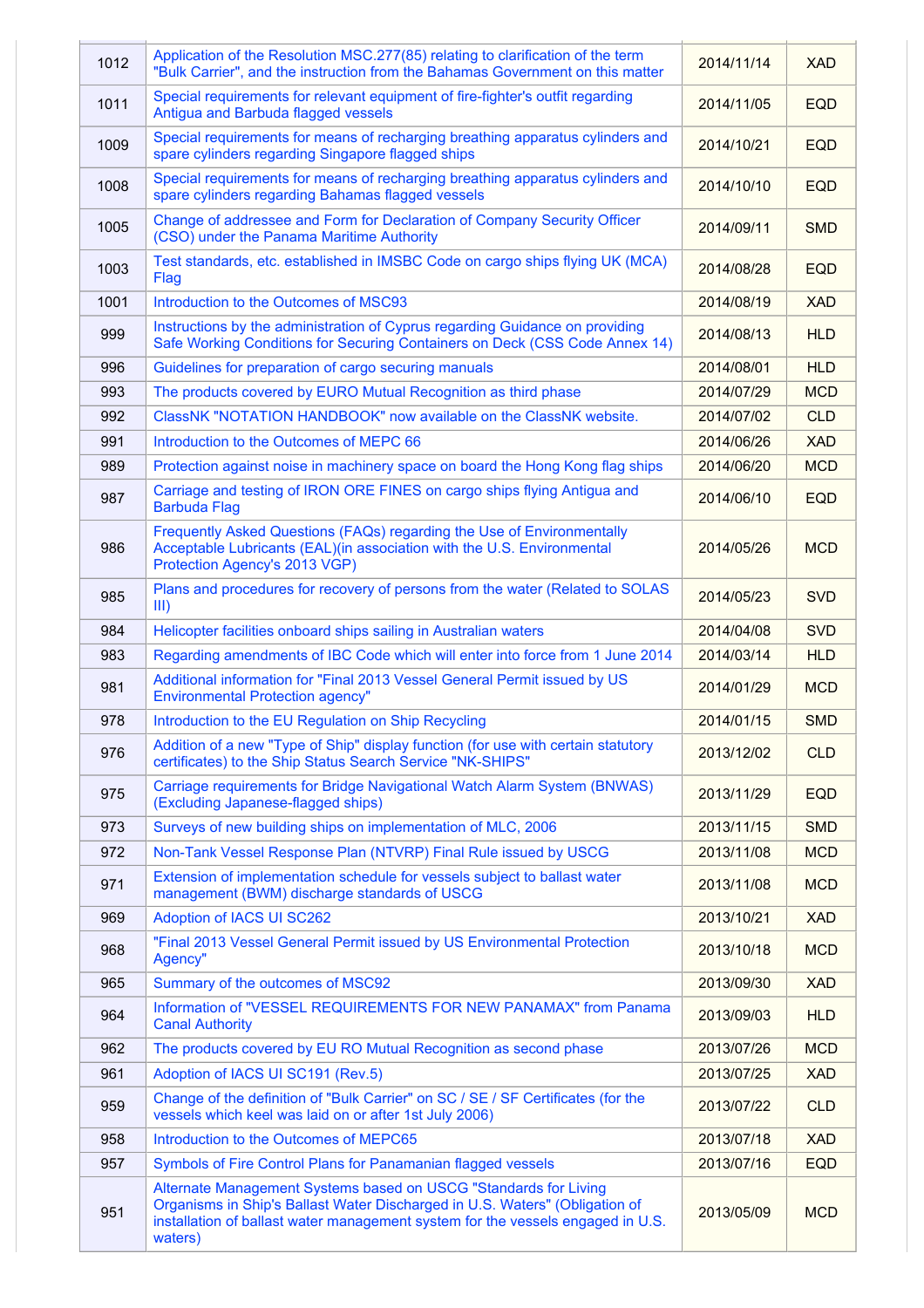| 950 | Omission of "Launching at 5 knots" test of Rescue boat(s) for Malta flagged<br>vessels                                                                                                                                                                    | 2013/04/18 | <b>SVD</b> |
|-----|-----------------------------------------------------------------------------------------------------------------------------------------------------------------------------------------------------------------------------------------------------------|------------|------------|
| 949 | ----- No English version -----                                                                                                                                                                                                                            | 2013/04/15 | <b>CLD</b> |
| 948 | Servicing of Inflatable Liferaft on board Malta-registered Ships                                                                                                                                                                                          | 2013/04/08 | <b>SVD</b> |
| 947 | Summary of the outcomes of MSC91                                                                                                                                                                                                                          | 2013/04/02 | <b>XAD</b> |
| 946 | EU Mutual Recognition for products for marine use in accordance with Article 10<br>of REGULATION (EC) No 391/2009                                                                                                                                         | 2013/03/29 | <b>MCD</b> |
| 945 | "Evaluating a Vessel's Ballast Water Management Plan" published by USCG and<br>introduction of Fouling and Sediment Management                                                                                                                            | 2013/03/01 | <b>MCD</b> |
| 944 | Introduction to the Outcomes of MEPC 64                                                                                                                                                                                                                   | 2013/02/15 | <b>XAD</b> |
| 943 | Performance standard for navigation lights - Japanese flag ships                                                                                                                                                                                          | 2013/02/05 | <b>EQD</b> |
| 942 | ----- No English version -----                                                                                                                                                                                                                            | 2013/02/04 | <b>CLD</b> |
| 941 | Amendments to the Guidance related to the Application of Planned Machinery<br>Surveys (CMS, PMS)                                                                                                                                                          | 2013/01/18 | <b>SVD</b> |
| 934 | Special requirements for Life-saving appliances and Equipment onboard Hong<br>Kong flagged vessels                                                                                                                                                        | 2012/12/03 | <b>EQD</b> |
| 932 | Appraisal service according to the revised MARPOL ANNEX V                                                                                                                                                                                                 | 2012/11/30 | <b>MCD</b> |
| 930 | ----- No English version -----                                                                                                                                                                                                                            | 2012/10/31 | <b>SMD</b> |
| 928 | Port State Control (PSC) within North American Emission Control Area (ECA)<br>under MARPOL ANNEX VI by U.S. Coast Guard/Environmental Protection<br><b>Agency (EPA) and Canada</b>                                                                        | 2012/10/01 | <b>SMD</b> |
| 927 | Summary of LSA Code amendments adopted by Marine Safety Committee<br>(MSC) at the 87th session Rev.1                                                                                                                                                      | 2012/09/14 | <b>EQD</b> |
| 926 | Summary of the outcomes of MSC90                                                                                                                                                                                                                          | 2012/09/14 | <b>XAD</b> |
| 925 | New instruction for Unified Interpretation regarding the suction heads of fixed<br>emergency fire pumps from Vanuatu flag                                                                                                                                 | 2012/09/03 | <b>XAD</b> |
| 921 | Maintenance, servicing and inspection for lifeboats and launching appliances                                                                                                                                                                              | 2012/08/16 | <b>SMD</b> |
| 916 | Commencement of control for SOx and particulate matter (PM) within North<br>American Emission Control Area under MARPOL ANNEX VI.                                                                                                                         | 2012/07/24 | <b>MCD</b> |
| 915 | Each flag state's reply/instruction for Unified Interpretation regarding the suction<br>heads of fixed emergency fire pumps                                                                                                                               | 2012/07/20 | <b>XAD</b> |
| 914 | Introduction to the Outcomes of MEPC63                                                                                                                                                                                                                    | 2012/07/20 | <b>XAD</b> |
| 912 | Treatment of ECDIS not displaying radar video                                                                                                                                                                                                             | 2012/07/03 | <b>EQD</b> |
| 911 | Annual Test of Automatic Identification System (AIS)                                                                                                                                                                                                      | 2012/06/28 | <b>EQD</b> |
| 909 | Each flag state's reply/instruction for Unified Interpretation regarding the suction<br>heads of fixed emergency fire pumps                                                                                                                               | 2012/06/25 | <b>XAD</b> |
| 908 | Verification for the Material and Equipment not containing asbestos                                                                                                                                                                                       | 2012/06/22 | <b>SVD</b> |
| 906 | The devices to prevent the passage of flame into cargo tanks in chemical and<br>oil/chemical tankers                                                                                                                                                      | 2012/06/13 | <b>EQD</b> |
| 903 | USCG "Standards for Living Organisms in Ship's Ballast Water Discharged in<br>U.S. Waters" (Obligation of installation of ballast water management system for<br>the vessels engaged in U.S. Waters) and New York State Ballast Water<br><b>Standards</b> | 2012/05/08 | <b>MCD</b> |
| 902 | Emission Control of Volatile Organic Compounds (VOCs) from tankers -<br>Designated Ports in Netherlands and the Republic of Korea                                                                                                                         | 2012/04/13 | <b>HLD</b> |
| 900 | Fire Protection Systems and Appliances for the Marshall Islands flag vessels                                                                                                                                                                              | 2012/04/03 | <b>EQD</b> |
| 898 | Steel coil loading program of existing dry cargo ships to which Common<br><b>Structural Rules is applied</b>                                                                                                                                              | 2012/03/23 | <b>HLD</b> |
| 897 | For Singapore Ships, MPA Instruction to prevent PSC detention                                                                                                                                                                                             | 2012/03/14 | <b>SMD</b> |
| 895 | Maintenance, inspection and test of Fixed Dry Chemical Powder Fire-<br>Extinguishing Systems and Appliances on board the Marshall Islands flagged<br>ships                                                                                                | 2012/03/09 | <b>SVD</b> |
| 892 | New instruction for the additional liferaft from Liberian Flag                                                                                                                                                                                            | 2012/02/21 | <b>EQD</b> |
| 891 | New instruction for Unified Interpretation regarding the suction heads of fixed<br>emergency fire pumps from Marshall Islands Flag                                                                                                                        | 2012/02/13 | <b>XAD</b> |
| 890 | New instruction for Unified Interpretation regarding the suction heads of fixed                                                                                                                                                                           | 2012/02/10 | <b>XAD</b> |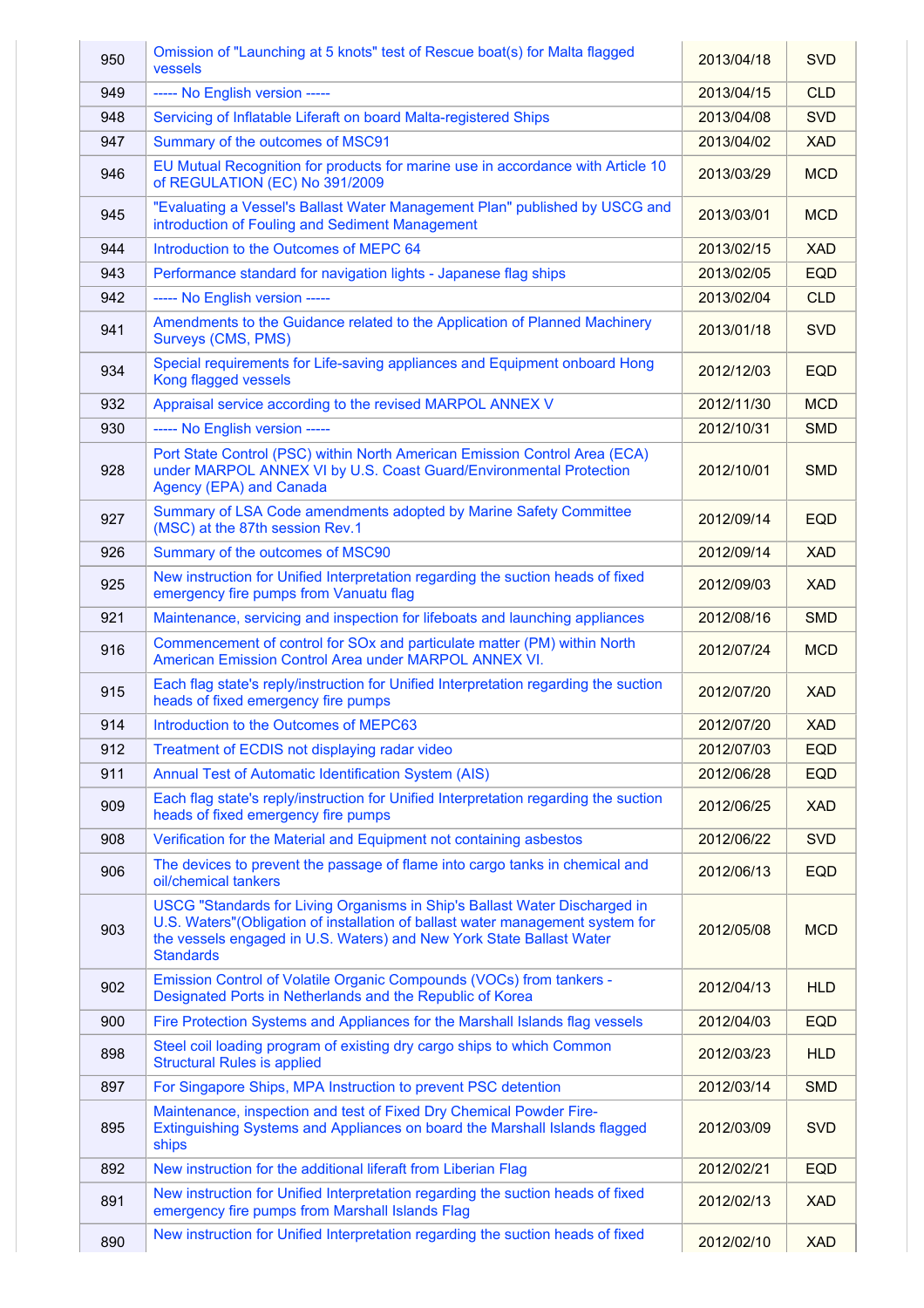|     | emergency fire pumps from Liberian Flag                                                                                                                                                                                                                                   |            |            |
|-----|---------------------------------------------------------------------------------------------------------------------------------------------------------------------------------------------------------------------------------------------------------------------------|------------|------------|
| 888 | Special requirements for Life-saving appliances and Equipment onboard Marshall<br><b>Islands flagged vessels</b>                                                                                                                                                          | 2012/01/20 | <b>EQD</b> |
| 887 | New instruction for Unified Interpretation regarding the suction heads of fixed<br>emergency fire pumps from Singapore, Belgium and Red Ensign Group<br>Technical Forum (including the UK, Bermuda, British Virgin Islands, Cayman<br>Islands, Gibraltar, the Isle of Man | 2012/01/06 | <b>XAD</b> |
| 884 | <b>Confirmation of Periodical Surveys for Emergency Fire Pumps</b>                                                                                                                                                                                                        | 2011/12/13 | <b>SVD</b> |
| 883 | Recent development of PSC Inspection related to ISM Code                                                                                                                                                                                                                  | 2011/12/13 | <b>SMD</b> |
| 882 | Fuel Sulphur Regulations in Turkish Ports, Inland Waterways and Territorial<br><b>Waters</b>                                                                                                                                                                              | 2011/12/08 | <b>MCD</b> |
| 880 | Ballast Water Management Plans for vessels flying Malaysian Flag                                                                                                                                                                                                          | 2011/11/29 | <b>MCD</b> |
| 879 | Fuel Oil Controls by the State of California, USA                                                                                                                                                                                                                         | 2011/11/29 | <b>MCD</b> |
| 878 | Application of "Approved Method" to existing diesel engines under the provisions<br>of MARPOL ANNEX VI - Certification of an Approved Method for MAN B&W<br>S60MC engines -                                                                                               | 2011/11/25 | <b>MCD</b> |
| 877 | Requirements for sulphur content of fuel oil implemented on and after 1 January<br>2012                                                                                                                                                                                   | 2011/11/25 | <b>MCD</b> |
| 875 | The Mediterranean Sea - Requirement for Ballast Water Management                                                                                                                                                                                                          | 2011/11/24 | <b>MCD</b> |
| 873 | Load Line Mark for Vietnamese flagged vessel                                                                                                                                                                                                                              | 2011/11/11 | <b>HLD</b> |
| 872 | Introduction of the outcomes of MEPC62                                                                                                                                                                                                                                    | 2011/11/10 | <b>XAD</b> |
| 870 | Change on the Renewal method of Safety Management Certificate (SMC) and<br>International Ship Security Certificate (ISSC) (except Japanese flag vessels)                                                                                                                  | 2011/11/08 | <b>SMD</b> |
| 867 | Application of "Approved Method" to existing diesel engines under the provisions<br>of MARPOL ANNEX VI - Certification of an Approved Method for MAN B&W<br>S70MC and S50MC engines -                                                                                     | 2011/10/07 | <b>MCD</b> |
| 866 | Designation of United States Caribbean Emission Control Area under MARPOL<br>ANNEX VI (Regulations for the Prevention of Air Pollution from Ships)                                                                                                                        | 2011/10/04 | <b>MCD</b> |
| 865 | Information for Boat Davit Limit Switches from the UK Government and Marshall<br><b>Islands Government</b>                                                                                                                                                                | 2011/09/28 | <b>EQD</b> |
| 863 | Appraisal services for energy efficiency improvement of ships                                                                                                                                                                                                             | 2011/08/30 | <b>HLD</b> |
| 861 | New instruction for Unified Interpretation regarding the suction heads of fixed<br>emergency fire pumps from Maltese flag                                                                                                                                                 | 2011/08/11 | <b>XAD</b> |
| 860 | Each flag state's reply/instruction for Unified Interpretation regarding the suction<br>heads of fixed emergency fire pumps                                                                                                                                               | 2011/08/08 | <b>XAD</b> |
| 858 | Introduction of the outcomes of MSC89                                                                                                                                                                                                                                     | 2011/08/01 | <b>XAD</b> |
| 857 | ----- No English version -----                                                                                                                                                                                                                                            | 2011/06/21 | <b>EQD</b> |
| 856 | Lifeboats and Liferafts pharmacies for vessels flying the Greek Flag                                                                                                                                                                                                      | 2011/06/15 | <b>EQD</b> |
| 854 | New Guideline related to the Paris Memorandum of Understanding (Paris MOU)<br>for Panamanian Ships of 20 years of age or more                                                                                                                                             | 2011/05/19 | <b>SVD</b> |
| 853 | Replacement of IAPP Certificate due to change in procedure for completing<br>Supplement                                                                                                                                                                                   | 2011/05/19 | <b>MCD</b> |
| 852 | Guideline for measurement of dose rate for ships in Japanese ports                                                                                                                                                                                                        | 2011/04/28 | <b>SVD</b> |
| 851 | Latest development of PSC Inspection related to PSC Deficiency Code 1560<br>"Charts" and 1594 "Voyage or passage plan"                                                                                                                                                    | 2011/04/07 | <b>SMD</b> |
| 850 | ----- No English version -----                                                                                                                                                                                                                                            | 2011/03/18 | <b>SVD</b> |
| 849 | Special requirements for Life-saving appliances and Equipment on board Isle of<br><b>Man Flagged vessels</b>                                                                                                                                                              | 2011/03/10 | <b>EQD</b> |
| 848 | Application of "Approved Method" to existing diesel engines under the provisions<br>of Revised MARPOL ANNEX VI - Certification of an Approved Method for<br><b>WARTSILA RTA engines -</b>                                                                                 | 2011/03/07 | <b>MCD</b> |
| 847 | Provision and Display of Manoeuvring Information on board Liberian Flag Ships -<br><b>Revised -</b>                                                                                                                                                                       | 2011/03/07 | <b>EQD</b> |
| 846 | ----- No English version -----                                                                                                                                                                                                                                            | 2011/02/28 | <b>MCD</b> |
| 845 | Carriage of cargoes which may liquefy                                                                                                                                                                                                                                     | 2011/02/24 | <b>HLD</b> |
| 844 | Prohibition of carriage and use as fuel of heavy grade oils in the Antarctic area<br>(MARPOL Annex I Reg.43)                                                                                                                                                              | 2011/02/24 | <b>MCD</b> |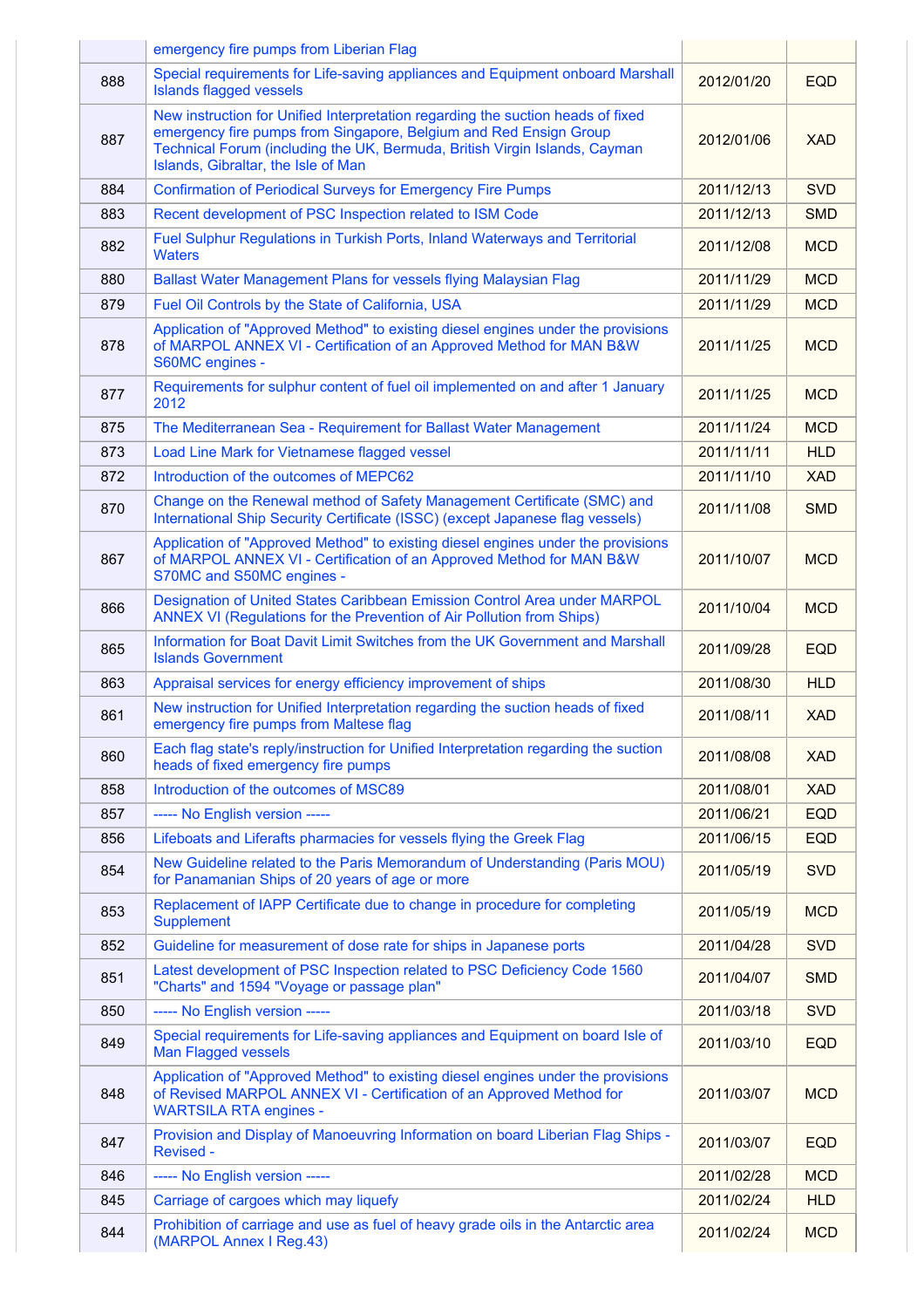| 843 | ----- No English version -----                                                                                                                                                                                             | 2011/02/18 | <b>MCD</b> |
|-----|----------------------------------------------------------------------------------------------------------------------------------------------------------------------------------------------------------------------------|------------|------------|
| 842 | <b>USCG Marine Safety Alert (Inspection of Fuel Oil Quick -Closing Valves)</b>                                                                                                                                             | 2011/02/10 | <b>SVD</b> |
| 841 | Panamanian flagged ships carrying Solid Bulk Cargoes other than Grain                                                                                                                                                      | 2011/02/09 | <b>EQD</b> |
| 840 | ----- No English version -----                                                                                                                                                                                             | 2011/01/14 | <b>HLD</b> |
| 839 | Amendment of requirement to different classes of dangerous goods except solid<br>dangerous goods in bulk in regulation II-2/19 of SOLAS 1974                                                                               | 2010/12/20 | <b>EQD</b> |
| 837 | The remotely located survival craft (liferaft required by SOLAS Chapter III/31.1.4)<br>flying Isle of Man Flag                                                                                                             | 2010/12/06 | <b>EQD</b> |
| 836 | "Approved Method" applied to existing diesel engines under provisions of<br>Revised MARPOL ANNEX VI - Certification of an Approved Method for MAN<br><b>B&amp;W S70MC -</b>                                                | 2010/12/01 | <b>MCD</b> |
| 835 | Procedure of PSC exam for Banning of Foreign vessels by USCG                                                                                                                                                               | 2010/11/30 | <b>SVD</b> |
| 834 | STS Operations Plan required by Amendments to MARPOL Annex I (Regulation<br>for the prevention of pollution by oil) (For non-Japanese flag ships)                                                                          | 2010/11/22 | <b>HLD</b> |
| 833 | Information for Life-saving appliances (Lifebuoy, Thermal Protective Aid) from the<br><b>U.K. Government</b>                                                                                                               | 2010/11/18 | <b>EQD</b> |
| 832 | Designation of North American Emission Control Area under MARPOL ANNEX<br>VI (Regulations for the Prevention of Air Pollution from Ships)                                                                                  | 2010/11/11 | <b>MCD</b> |
| 831 | Annex I of MARPOL 73/78 Oil residue (sludge) service tank listed in the<br>Supplement to IOPP Certificate and new form of the Supplement                                                                                   | 2010/11/05 | <b>MCD</b> |
| 830 | <b>Voyage Repairs and Maintenance</b>                                                                                                                                                                                      | 2010/10/20 | <b>SVD</b> |
| 828 | Special Requirements of Panama Maritime Authority, Bahamas Maritime<br>Authority and Marshall Islands Government in relation to Revisions of the ISM<br>Code on 1 July 2010                                                | 2010/09/15 | <b>SMD</b> |
| 827 | Requirement of Infant and Oversize adult lifejackets as amended by MSC.201<br>(81) - U.K. registered ships                                                                                                                 | 2010/08/30 | <b>EQD</b> |
| 825 | The New Inspection Regime (NIR) of Paris MOU                                                                                                                                                                               | 2010/08/12 | <b>SVD</b> |
| 821 | 2008 IS Code                                                                                                                                                                                                               | 2010/07/27 | <b>HLD</b> |
| 820 | Approved Companies for Shore-based Maintenance of GMDSS Radio<br>Installations and for Inspection of Satellite EPIRBs on board the Greek Flag<br><b>Ships</b>                                                              | 2010/07/20 | <b>EQD</b> |
| 819 | Technical appraisal service of ship performance in actual seas "10 Mode<br>Performance Index for Ships"                                                                                                                    | 2010/07/05 | <b>TSD</b> |
| 818 | Requirement of Infant and Oversize adult lifejackets as amended by MSC.201<br>(81)                                                                                                                                         | 2010/06/30 | <b>EQD</b> |
| 817 | The new standard of Life-saving equipment by the amendments to LSA Code<br>(enter into force on 1 July 2010)                                                                                                               | 2010/06/30 | <b>EQD</b> |
| 816 | ----- No English version -----                                                                                                                                                                                             | 2010/06/30 | <b>MCD</b> |
| 815 | Application of Tonnage Certificate (ITC'69) endorsements for Panamanian<br><b>Flagged Vessels</b>                                                                                                                          | 2010/06/17 | <b>CLD</b> |
| 814 | <b>New York State Ballast Water Standards</b>                                                                                                                                                                              | 2010/06/14 | <b>EQD</b> |
| 812 | ----- No English version -----                                                                                                                                                                                             | 2010/05/20 | <b>HLD</b> |
| 811 | <b>Emergency Towing Booklet</b>                                                                                                                                                                                            | 2010/05/14 | <b>SVD</b> |
| 810 | Amendments to MARPOL Annex VI (Regulation for the prevention of air pollution<br>from ships) which comes to effect from 1st July 2010 for non-Japanese flag ships                                                          | 2010/04/20 | <b>MCD</b> |
| 807 | Other means of embarkation for remotely located survival crafts flying Panama<br>Flag / Rev. 1                                                                                                                             | 2010/03/30 | <b>EQD</b> |
| 805 | Remotely located survival craft (SOLAS Chapter III/31.1.4) - U.K. registered ships                                                                                                                                         | 2010/02/15 | <b>EQD</b> |
| 804 | Radio Service Publications, Radio Log-Book and Radio Personnel on board<br><b>Australian registered GMDSS ships</b>                                                                                                        | 2010/02/15 | <b>EQD</b> |
| 803 | Remotely located survival craft(III/31.1.4) - Australian registered ships                                                                                                                                                  | 2010/02/10 | <b>EQD</b> |
|     |                                                                                                                                                                                                                            |            |            |
| 802 | Special requirements for Life-saving appliances and Equipment onboard Marshall<br>Islands flagged vessels- The guidance for the survey matters -                                                                           | 2010/01/27 | <b>EQD</b> |
| 801 | Entry into force of the Resolution MSC.273(85) relating to amendments to the<br>International Management Code for the safe operation of ships and for pollution<br>prevention (International Safety Management (ISM) Code) | 2010/01/26 | <b>SMD</b> |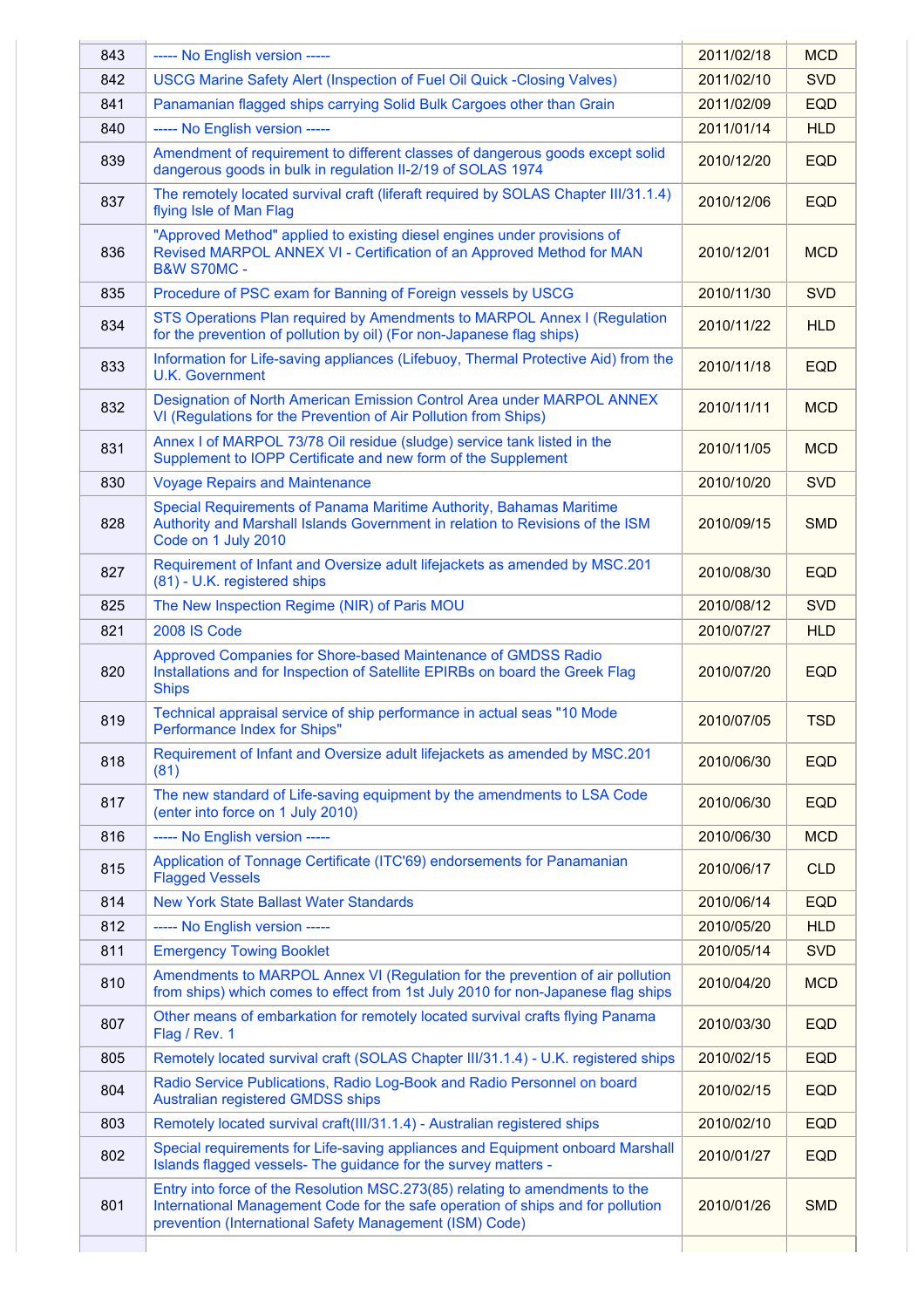| 799 | Pressure Test of Cylinders of High Pressure CO2 fire-extinguishing systems on<br>board Denmark Flagged Vessels                                                                                                                                                                                                                         | 2010/01/15 | <b>SVD</b> |
|-----|----------------------------------------------------------------------------------------------------------------------------------------------------------------------------------------------------------------------------------------------------------------------------------------------------------------------------------------|------------|------------|
| 798 | Steel coil loading program of existing dry cargo ships                                                                                                                                                                                                                                                                                 | 2010/01/07 | <b>HLD</b> |
| 797 | Use of low sulphur fuels under the EC Directive 2005/33/EC                                                                                                                                                                                                                                                                             | 2009/12/28 | <b>MCD</b> |
| 795 | Amendment to application forms "Application for Classification and Statutory<br>Service During Construction", "Application for Surveys and Issue of Certificates"<br>and "Application for Classification and Statutory Service for an Existing Ship",<br>and establishment of application form "Application for Issue of Certificates" | 2009/12/24 | <b>CLD</b> |
| 794 | Controls for fixed carbon dioxide fire-extinguishing systems for ships constructed<br>before 1 October 1994                                                                                                                                                                                                                            | 2009/12/18 | <b>EQD</b> |
| 793 | Performance standard for navigation lights, navigation light controllers and<br>associated equipment - Australian registered ships                                                                                                                                                                                                     | 2009/12/10 | <b>EQD</b> |
| 792 | Extension of statutory certificates and the period of servicing of liferafts for<br>Panamanian flagged ships                                                                                                                                                                                                                           | 2009/12/01 | <b>SVD</b> |
| 791 | ROPME Sea Area - Requirement for Ballast Water Management                                                                                                                                                                                                                                                                              | 2009/11/25 | <b>MCD</b> |
| 789 | Measures by ClassNK in response to "International Convention for the Control<br>and Management of Ship's Ballast Water and Sediments"                                                                                                                                                                                                  | 2009/11/12 | <b>EQD</b> |
| 788 | Amendments to requirements for crankcase oil mist detection arrangements                                                                                                                                                                                                                                                               | 2009/11/09 | <b>MCD</b> |
| 787 | ----- No English version -----                                                                                                                                                                                                                                                                                                         | 2009/10/30 | <b>SMD</b> |
| 786 | Stowage and segregation requirements of COAL and BROWN COAL<br><b>BRIQUETTES</b>                                                                                                                                                                                                                                                       | 2009/10/09 | <b>EQD</b> |
| 785 | Surveys and Certification for "Vessel General Permit" required by the U.S.<br><b>Environmental Protection Agency</b>                                                                                                                                                                                                                   | 2009/10/08 | <b>SVD</b> |
| 783 | Recording engine parameters as required for diesel engines in accordance with<br><b>MARPOL Annex VI</b>                                                                                                                                                                                                                                | 2009/08/24 | <b>MCD</b> |
| 781 | Inadvertent discharges of Fixed CO2 fire extinguishing systems - ANSUL CO2<br>cylinder valves                                                                                                                                                                                                                                          | 2009/08/12 | <b>EQD</b> |
| 780 | Application of Council Directive 96/98/EC on marine equipment as amended by<br>Commission Directive 2008/67/EC, to Cyprus flagged vessels                                                                                                                                                                                              | 2009/08/06 | <b>EQD</b> |
| 779 | ----- No English version -----                                                                                                                                                                                                                                                                                                         | 2009/07/31 | <b>TSD</b> |
| 778 | Embarkation arrangement for remotely located survival craft flying Cyprus Flag                                                                                                                                                                                                                                                         | 2009/07/31 | <b>EQD</b> |
| 776 | Postponement of the implementation of IACS CSR for Double Hull Oil Tankers,<br>July 2008 "Rule Change Notice No. 1"                                                                                                                                                                                                                    | 2009/07/14 | <b>XAD</b> |
| 775 | Cyprus flag ships carrying Solid Bulk Cargoes other than Grain                                                                                                                                                                                                                                                                         | 2009/06/26 | <b>EQD</b> |
| 773 | <b>Class Notation of "In water Survey"</b>                                                                                                                                                                                                                                                                                             | 2009/05/25 | <b>SVD</b> |
| 771 | Beginning of NOx Appraisal Service in accordance with Amendments to<br><b>MARPOL Annex VI and NOx Technical Code</b>                                                                                                                                                                                                                   | 2009/05/13 | <b>MCD</b> |
| 770 | Affixation of the notation regarding environmental measures to ship classification<br>characters and issuance of Environmental Guideline                                                                                                                                                                                               | 2009/05/01 | <b>DMD</b> |
| 769 | Application for Exemptions, Extensions and/or Equivalence to International<br><b>Convention Requirements for Bahamian Flag Ships (Revision)</b>                                                                                                                                                                                        | 2009/03/13 | <b>SVD</b> |
| 768 | The maintenance of falls used in launching appliances for Singapore flagged<br>vessels                                                                                                                                                                                                                                                 | 2009/02/25 | <b>EQD</b> |
| 766 | MARPOL Annex IV / Application of Resolution MEPC.159(55) revised Guidelines<br>on implementation of effluent standards and performance tests for sewage<br>treatment plants                                                                                                                                                            | 2009/02/16 | <b>MCD</b> |
| 765 | Application of the Resolution MSC.277(85) relating to clarification of the term<br>"Bulk Carrier" etc., and the instruction from the Bahamas Government on this                                                                                                                                                                        | 2009/02/03 | <b>XAD</b> |
| 761 | Regarding the revised Japanese Government Regulations in accordance with<br>IBC/BCH code & MARPOL 73/78 Annex II which comes to effect from 1 January<br>2009 (For Japanese flag ships)                                                                                                                                                | 2008/12/22 | <b>HLD</b> |
| 760 | Performance standard for navigation lights, navigation light controllers and<br>associated equipment - Singapore flagged vessels                                                                                                                                                                                                       | 2008/12/22 | <b>EQD</b> |
| 758 | MARPOL Annex IV Approval of Discharge Rate of Untreated Sewage from<br><b>Sewage Holding Tank</b>                                                                                                                                                                                                                                      | 2008/12/12 | <b>MCD</b> |
|     |                                                                                                                                                                                                                                                                                                                                        |            |            |
| 754 | Implementation of Long Range Identification and Tracking of Ships (LRIT) - 2 -                                                                                                                                                                                                                                                         | 2008/12/05 | <b>EQD</b> |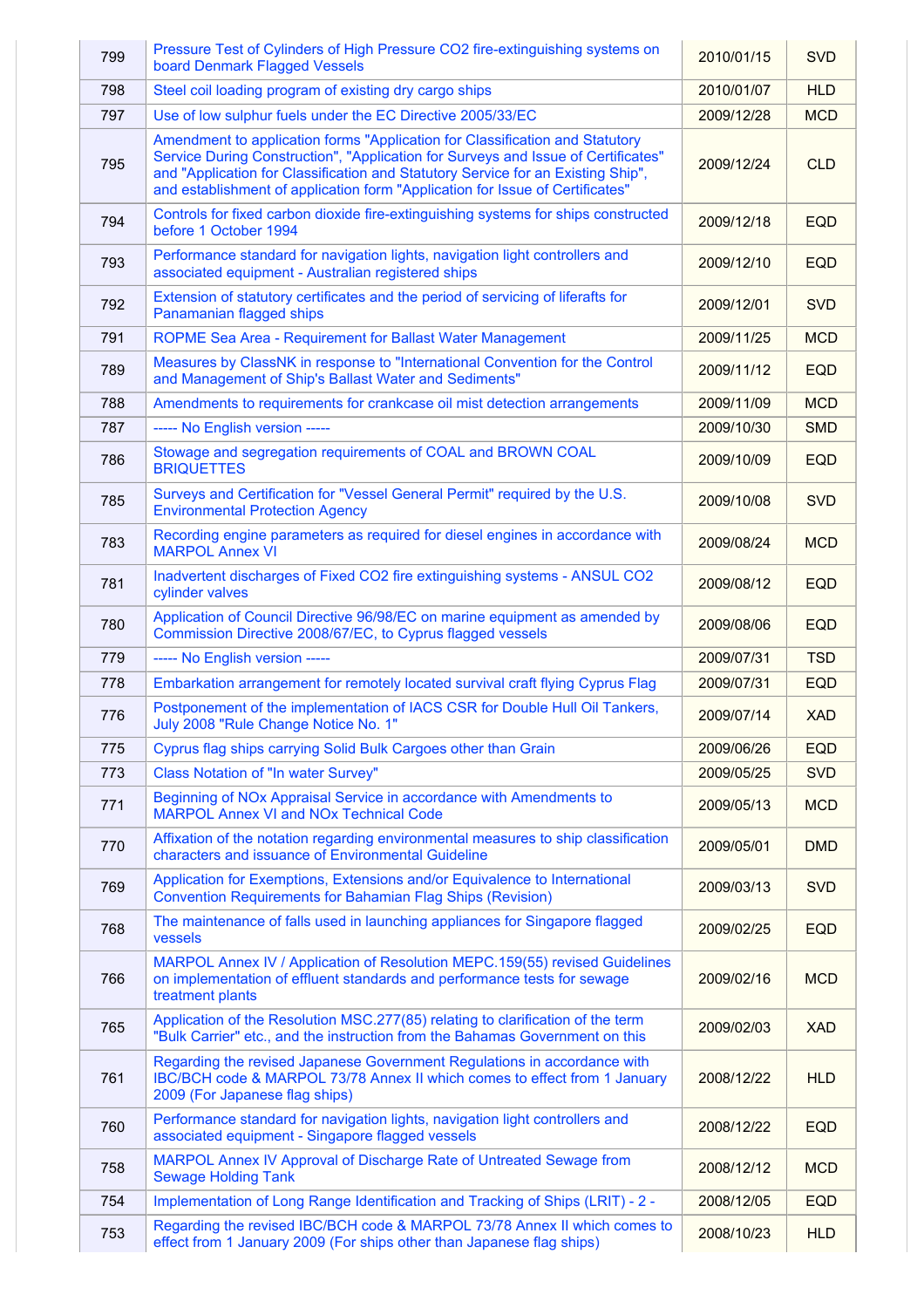| 752 | Embarkation arrangement for remotely located survival craft flying Maltese Flag                                                                                                                                                                    | 2008/10/23 | <b>EQD</b> |
|-----|----------------------------------------------------------------------------------------------------------------------------------------------------------------------------------------------------------------------------------------------------|------------|------------|
| 751 | For ships flying Japanese flag, Correction of description on the certificate of<br>fitness for ships carrying dangerous goods. (Prohibition of stowage of such Class<br>5.2 dangerous goods; "Organic Peroxides" under deck or in enclosed spaces) | 2008/10/10 | <b>EQD</b> |
| 750 | Implementation of Long Range Identification and Tracking of Ships (LRIT)                                                                                                                                                                           | 2008/10/08 | <b>EQD</b> |
| 749 | Carriage of immersion suits for the additional liferaft on cargo ships flying<br><b>Bahamas Flag</b>                                                                                                                                               | 2008/10/06 | <b>EQD</b> |
| 748 | <b>Adoption of IACS CSR/BC RCP3</b>                                                                                                                                                                                                                | 2008/09/25 | <b>XAD</b> |
| 745 | <b>Surveys and Certification for AFS Convention</b>                                                                                                                                                                                                | 2008/09/05 | <b>SVD</b> |
| 743 | International Convention on AFS enters into force on 17 September 2008 (Part 2)                                                                                                                                                                    | 2008/08/15 | <b>SVD</b> |
| 742 | UI SC213(Rev.1) for non-Japanese flag ships "A knotted rope is not acceptable<br>for this Rev.1"                                                                                                                                                   | 2008/08/05 | <b>EQD</b> |
| 740 | Amendments to requirements for "Operational readiness, maintenance and<br>inspection" of life-saving appliances in Reg. III/20 of SOLAS                                                                                                            | 2008/06/27 | <b>SVD</b> |
| 738 | Embarkation arrangement for the remotely located survival craft on Singapore<br>flagged ships                                                                                                                                                      | 2008/06/26 | <b>EQD</b> |
| 736 | The approval test of crankcase explosion relief valves (Replacement of ClassNK<br><b>Technical Information No. TEC-0720)</b>                                                                                                                       | 2008/06/06 | <b>MCD</b> |
| 734 | <b>Notice from Panama Marine Authority</b>                                                                                                                                                                                                         | 2008/05/29 | <b>EQD</b> |
| 731 | Amendments to the Guidance on the Confirmatory Survey of Continuous<br><b>Machinery Survey (CMS)</b>                                                                                                                                               | 2008/04/28 | <b>SVD</b> |
| 730 | Application for Service Extensions or Dispensations of life-savings/fire-fighting<br>appliances and Extension of Statutory Certificates for Marshall Islands Flag Ships                                                                            | 2008/04/15 | <b>SVD</b> |
| 729 | International Convention on AFS enters into force on 17 September 2008                                                                                                                                                                             | 2008/04/07 | <b>SVD</b> |
| 728 | New item "IACS Unified Requirement and Unified Interpretation" on ClassNK<br>web-site                                                                                                                                                              | 2008/04/02 | <b>XAD</b> |
| 725 | Annex IV of MARPOL 73/78 for existing ships                                                                                                                                                                                                        | 2008/03/11 | <b>MCD</b> |
| 724 | Revised cargo gear regulation of Australia                                                                                                                                                                                                         | 2008/01/22 | <b>EQD</b> |
| 723 | ----- No English version -----                                                                                                                                                                                                                     | 2008/01/21 | <b>MCD</b> |
| 722 | Approvals of stability programme for oil, chemical and gas carriers flying UK flag                                                                                                                                                                 | 2008/01/15 | <b>HLD</b> |
| 717 | Application of Harmonized System of Survey and Certification (HSSC) to<br>Panamanian flag ships                                                                                                                                                    | 2007/11/19 | <b>CLD</b> |
| 716 | Periodic Inspection, Testing and Maintenance of Compressed Gas Cylinders,<br>Fire Extinguishers and Fixed Fire-fighting System onboard the Isle of Man<br><b>Flagged Vessels</b>                                                                   | 2007/11/07 | <b>SVD</b> |
| 715 | Emergency escape breathing devices (EEBDs) onboard the Vanuatu flagged<br>vessels                                                                                                                                                                  | 2007/11/01 | <b>EQD</b> |
| 713 | Abolishment of Special Requirements for INMARSAT-C Ship Earth Stations of<br><b>Singapore Flag Ships</b>                                                                                                                                           | 2007/10/16 | <b>EQD</b> |
| 710 | An entry-into-force of the AFS Convention                                                                                                                                                                                                          | 2007/09/26 | <b>XAD</b> |
| 707 | Introduction of the outcomes of MEPC56                                                                                                                                                                                                             | 2007/08/17 | <b>XAD</b> |
| 704 | Definition of date of "contract for construction"- Revision 4 of IACS Procedural<br><b>Requirement No.29</b>                                                                                                                                       | 2007/07/26 | <b>XAD</b> |
| 703 | Lifeboat Air Support Systems for Liberian Flag Ships                                                                                                                                                                                               | 2007/07/03 | <b>SVD</b> |
| 702 | Non-destructive tests for butt welding joint of extremely thick steel plates in large<br>container ships                                                                                                                                           | 2007/06/13 | <b>SVD</b> |
| 701 | Amendments to the Finnish-Swedish Ice Class Rules                                                                                                                                                                                                  | 2007/06/08 | <b>SVD</b> |
| 700 | Annex IV of MARPOL 73/78 for existing Japanese-registered ships                                                                                                                                                                                    | 2007/06/08 | <b>MCD</b> |
| 698 | Summary of SOLAS Chapter III and LSA Code amendments adopted by Marine<br>Safety Committee (MSC) at the 81st and 82nd session                                                                                                                      | 2007/05/23 | <b>EQD</b> |
| 696 | Servicing Intervals of Life-saving Appliances on board the Bahamas flagged<br>vessels                                                                                                                                                              | 2007/05/15 | <b>SVD</b> |
| 694 | Regarding the release gear mechanism, type SRS-37 which is equipped on<br>lifeboats manufactured by Shigi Shipbuilding Co., Ltd.                                                                                                                   | 2007/04/13 | <b>EQD</b> |
| 691 | Introduction of the outcomes of MSC 82                                                                                                                                                                                                             | 2007/02/22 | <b>XAD</b> |
|     |                                                                                                                                                                                                                                                    |            |            |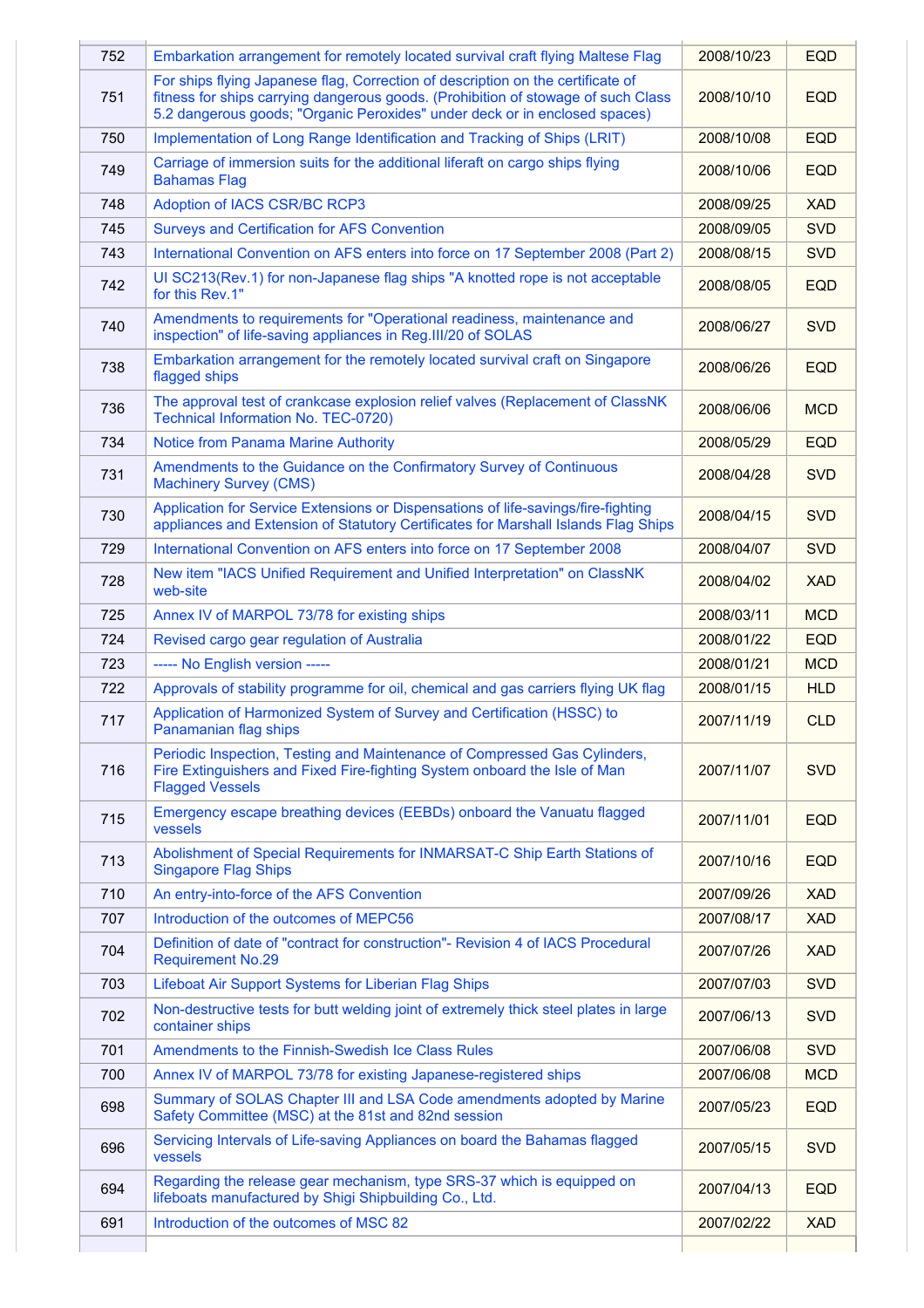| 690 | Ballast Water Management - Requirement introduced by State of Qatar                                                                                                                                                                                                                      | 2007/01/25 | <b>MCD</b> |
|-----|------------------------------------------------------------------------------------------------------------------------------------------------------------------------------------------------------------------------------------------------------------------------------------------|------------|------------|
| 689 | Introduction of the IACS early implementation of IMO "Performance Standards for<br>Protective Coatings for ballast tanks and void spaces" for ships subject to the<br><b>CSRs</b>                                                                                                        | 2006/12/26 | <b>XAD</b> |
| 688 | Operation tests of the relieving gears of the safety valves provided on the boilers<br>at the Periodical Surveys                                                                                                                                                                         | 2006/12/22 | <b>SVD</b> |
| 687 | Fuel Oil Controls by the European Union and by the State of California, USA                                                                                                                                                                                                              | 2006/12/14 | <b>MCD</b> |
| 686 | Construction Drawings to be maintained on Board the Ship and Ashore                                                                                                                                                                                                                      | 2006/12/13 | <b>SMD</b> |
| 685 | Survey Preparations for Bulk Carriers and Oil Tankers based on amended IMO<br>Resolution A.744 (18). (Part 2)                                                                                                                                                                            | 2006/12/13 | <b>SVD</b> |
| 684 | IACS UI SC213 for non-Japanese flag ships                                                                                                                                                                                                                                                | 2006/12/07 | <b>EQD</b> |
| 683 | Annex IV of MARPOL 73/78 for existing ships                                                                                                                                                                                                                                              | 2006/11/20 | <b>MCD</b> |
| 682 | Introduction of the outcomes of IMO MEPC 55                                                                                                                                                                                                                                              | 2006/11/17 | <b>XAD</b> |
| 681 | Shipboard Oil Pollution Emergency Plan (Regulation 37.4 of Annex I to MARPOL<br>Annex 73/78) Prompt Access to Shore-based Computer Programs                                                                                                                                              | 2006/11/09 | <b>MCD</b> |
| 680 | <b>ClassNK Emergency Technical Assistance Service (ETAS)</b>                                                                                                                                                                                                                             | 2006/11/09 | <b>SVD</b> |
| 675 | Fire extinguishing systems onboard the Cayman Islands flagged vessels                                                                                                                                                                                                                    | 2006/10/13 | <b>EQD</b> |
| 671 | SMPEP for noxious liquid substances which the ships are newly required to keep<br>onboard by the amendments to Annex II of MARPOL 73/78                                                                                                                                                  | 2006/09/22 | <b>MCD</b> |
| 668 | Introduction of the outcomes of MSC 81                                                                                                                                                                                                                                                   | 2006/07/12 | <b>XAD</b> |
| 665 | Survey Preparations for Bulk Carriers and Oil Tankers based on IMO Resolution<br>A.744(18), as amended.                                                                                                                                                                                  | 2006/07/05 | <b>SVD</b> |
| 664 | S-VDR for Ships Constructed before 1 July 2002 and Shore-based Maintenance<br>of Satellite EPIRBs (for Non-Japanese Ships)                                                                                                                                                               | 2006/06/23 | <b>EQD</b> |
| 663 | Triangular mark regarding the restrictions from sailing with any cargo hold empty<br>for Bulk Carriers (Revised SOLAS, Chapter XII / Reg. 8 and 14)                                                                                                                                      | 2006/06/22 | <b>SVD</b> |
| 662 | Ballast Water Management - Reporting Requirement introduced by US<br><b>Washington State</b>                                                                                                                                                                                             | 2006/06/22 | <b>MCD</b> |
| 661 | ----- No English version -----                                                                                                                                                                                                                                                           | 2006/06/19 | <b>EQD</b> |
| 660 | Testing of Air Bottles for Lifeboats with Self-Contained Air Support System for<br><b>Bahamanian Ships</b>                                                                                                                                                                               | 2006/05/29 | <b>SVD</b> |
| 659 | Survey and certificate for crew accommodation of vessels flying Belize Flag                                                                                                                                                                                                              | 2006/05/09 | <b>EQD</b> |
| 657 | Introduction of the outcomes of MEPC 54                                                                                                                                                                                                                                                  | 2006/04/27 | <b>XAD</b> |
| 656 | Maintenance, servicing and inspection for lifeboats and launching appliances                                                                                                                                                                                                             | 2006/04/19 | <b>SVD</b> |
| 655 | Revised MARPOL 73/78 Annex II and IBC Code                                                                                                                                                                                                                                               | 2006/04/19 | <b>HLD</b> |
| 654 | SOx Emission Control Areas specified in MARPOL 73/78 ANNEX VI (Regulations<br>for the Prevention of Air Pollution from Ships)                                                                                                                                                            | 2006/04/13 | <b>MCD</b> |
| 653 | Expansion of Japanese flag ships subject to the ISPS Code application owing to<br>the mandatory application of tonnage measurement as regulated by the TM 69<br>convention.                                                                                                              | 2006/04/10 | <b>SMD</b> |
| 652 |                                                                                                                                                                                                                                                                                          |            |            |
|     | Fire control plans onboard the Singapore flag ships                                                                                                                                                                                                                                      | 2006/03/22 | <b>EQD</b> |
| 651 | Restrictions on sailing with any cargo hold empty for Bulk Carriers according to<br>the Revised SOLAS, Chapter XII/Reg. 14 which comes into effect on 1 July 2006<br>and deletion of the concerned Class Notations (partial) or Descriptive Notes for<br><b>Classification Character</b> | 2006/03/20 | <b>CLD</b> |
| 649 | Marking of Freeboard Marks for Panamanian flagged ships                                                                                                                                                                                                                                  | 2006/02/23 | <b>SVD</b> |
| 648 | <b>Ballast Water Management Plan</b>                                                                                                                                                                                                                                                     | 2006/02/14 | <b>MCD</b> |
| 647 | IACS CSR (Common Structural Rules) have been incorporated into the Society's<br>Rules:                                                                                                                                                                                                   | 2006/02/14 | <b>HLD</b> |
| 645 | Pressure/Vacuum(PV) Valves manufactured by TANKTECH Co. installed on<br>board Maltese flagged ships                                                                                                                                                                                      | 2005/12/21 | <b>SVD</b> |
| 641 | Emergency Training and Drills - Launching of Lifeboats - for Cyprus Ships                                                                                                                                                                                                                | 2005/11/09 | <b>SMD</b> |
| 640 | Maintenance of Shipboard Passenger Lifts (= Elevators for human use) installed<br>on Hong Kong registered ships                                                                                                                                                                          | 2005/10/05 | <b>SMD</b> |
| 638 | Introduction of the outcomes of MEPC 53                                                                                                                                                                                                                                                  | 2005/09/14 | <b>XAD</b> |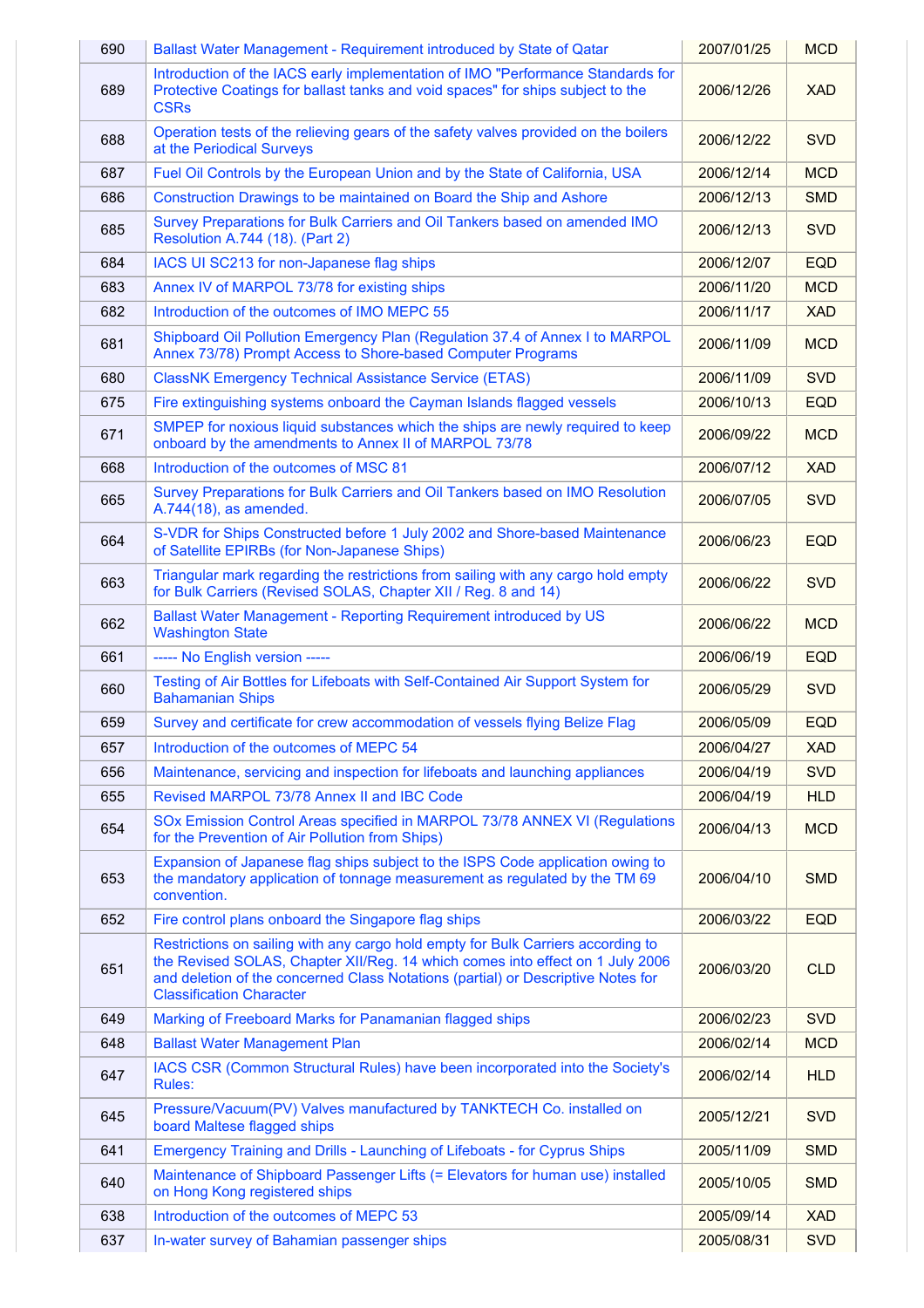| 636 | ----- No English version -----                                                                                                                      | 2005/08/04 | <b>MCD</b> |
|-----|-----------------------------------------------------------------------------------------------------------------------------------------------------|------------|------------|
| 633 | Introduction of the outcomes of MSC 80                                                                                                              | 2005/07/13 | <b>XAD</b> |
| 632 | Restrictions on sailing with any cargo hold empty for Bulk Carriers (Revised<br>SOLAS, Chapter XII / Reg. 14)                                       | 2005/06/27 | <b>SVD</b> |
| 627 | Initial Survey for MARPOL 73/78 ANNEX VI (Regulations for the prevention of air<br>pollution from ships)                                            | 2005/04/20 | <b>MCD</b> |
| 626 | Implementation of the revised Regulation 13G and new Regulation 13H of<br><b>MARPOL Annex I (Hong Kong and Singapore)</b>                           | 2005/04/15 | <b>XAD</b> |
| 622 | Introduction of the outcomes of MSC79                                                                                                               | 2005/03/10 | <b>XAD</b> |
| 621 | Periodic servicing of launching appliances for Cyprus flagged ships                                                                                 | 2005/03/04 | <b>EQD</b> |
| 620 | Annex VI of MARPOL 73/78 (Regulations for theprevention of air pollution from<br>ships)                                                             | 2005/02/03 | <b>MCD</b> |
| 619 | Portable fire extinguishers and Fire control plans on board the Netherlands<br>flagged ships                                                        | 2005/01/25 | <b>EQD</b> |
| 618 | EU amending regulation for CAS clarification and alignment with MARPOL                                                                              | 2005/01/24 | <b>SVD</b> |
| 616 | Safekeeping of Audit record for Ship Security System                                                                                                | 2004/12/24 | <b>SMD</b> |
| 615 | <b>Amendments to Rules for Cargo Handling Appliances</b>                                                                                            | 2004/12/20 | <b>EQD</b> |
| 614 | Maintenance and renewal of wire falls used in launching for Bahamian flagged<br>vessels                                                             | 2004/12/16 | <b>SVD</b> |
| 613 | IMO Resolution MEPC. 107(49)"Revised Guidelines and Specifications for<br>Pollution Prevention Equipment for Machinery Space Bilges of Ships"       | 2004/12/15 | <b>MCD</b> |
| 612 | For ships other than ships flying the Japanese flag, descriptions matter correction<br>of certificate of fitness for ship carrying dangerous goods. | 2004/12/08 | <b>EQD</b> |
| 610 | Periodical Maintenance, Inspection and Testing of Portable Fire Extinguishers on<br>board the Netherlands Flag Ships                                | 2004/12/03 | <b>SVD</b> |
| 609 | ----- No English version -----                                                                                                                      | 2004/11/26 | <b>MCD</b> |
| 608 | Introduction of the outcomes of MEPC 52                                                                                                             | 2004/11/22 | <b>XAD</b> |
| 607 | Measures by ClassNK in response to Instructions issued by the Malta Maritime<br><b>Authority</b>                                                    | 2004/11/09 | <b>XAD</b> |
| 601 | USCG PSC Checklist for the implementation of the ISPS Code                                                                                          | 2004/09/24 | <b>SMD</b> |
| 600 | Medical Oxygen Bottles for Ship's Hospital for the Netherlands flagged vessels                                                                      | 2004/09/17 | <b>EQD</b> |
| 599 | Thickness measurement record                                                                                                                        | 2004/09/15 | <b>DMD</b> |
| 597 | Phase-Out of Single Hull Oil Tankers and CAS                                                                                                        | 2004/09/01 | <b>SVD</b> |
| 596 | Carriage Requirements of Automatic Identification System (AIS) for Singapore<br><b>Flag Non-Convention Ships</b>                                    | 2004/08/27 | <b>EQD</b> |
| 595 | ----- No English version -----                                                                                                                      | 2004/07/30 | <b>MCD</b> |
| 593 | ----- No English version -----                                                                                                                      | 2004/07/28 | <b>EQD</b> |
| 592 | MARPOL 73/78 ANNEX VI Reg. 16 Shipboard Incineration                                                                                                | 2004/07/28 | <b>EQD</b> |
| 591 | Application of Council Directive 96/98/EC on marine equipment as amended, to<br><b>Cyprus flagged vessels</b>                                       | 2004/07/08 | <b>EQD</b> |
| 590 | <b>Maintenance for High Velocity Vents</b>                                                                                                          | 2004/07/05 | <b>SVD</b> |
| 589 | Measures by ClassNK in response to Circular No.1/2004 issued by the Cyprus<br>Government                                                            | 2004/07/05 | <b>XAD</b> |
| 588 | Introduction of the outcomes of MSC78                                                                                                               | 2004/06/29 | <b>XAD</b> |
| 587 | Bulk Carrier Safety: Water Level Detection & Alarm System and Dewatering<br>Arrangements for dry spaces and ballast tanks.                          | 2004/06/17 | <b>SVD</b> |
| 586 | Installation of VDR and AIS on Greek Flag Ships                                                                                                     | 2004/06/14 | <b>EQD</b> |
| 583 | Service of Safety Equipment for Marshall Islands flagged ships                                                                                      | 2004/05/18 | <b>EQD</b> |
| 582 | Graphical symbols for Fire Control Plans onboard the Hong Kong flagged vessels                                                                      | 2004/05/14 | <b>EQD</b> |
| 581 | Condition Assessment Scheme (CAS) for the Marshall Islands flag ships                                                                               | 2004/05/14 | <b>SVD</b> |
| 580 | Introduction of the outcomes of MEPC51                                                                                                              | 2004/04/22 | <b>XAD</b> |
| 579 | <b>Additional Requirements for Greek flag GMDSS ships</b>                                                                                           | 2004/04/22 | <b>EQD</b> |
| 578 | Emergency escape breathing devices (EEBD) onboard the Belize flagged<br>vessels                                                                     | 2004/04/21 | <b>EQD</b> |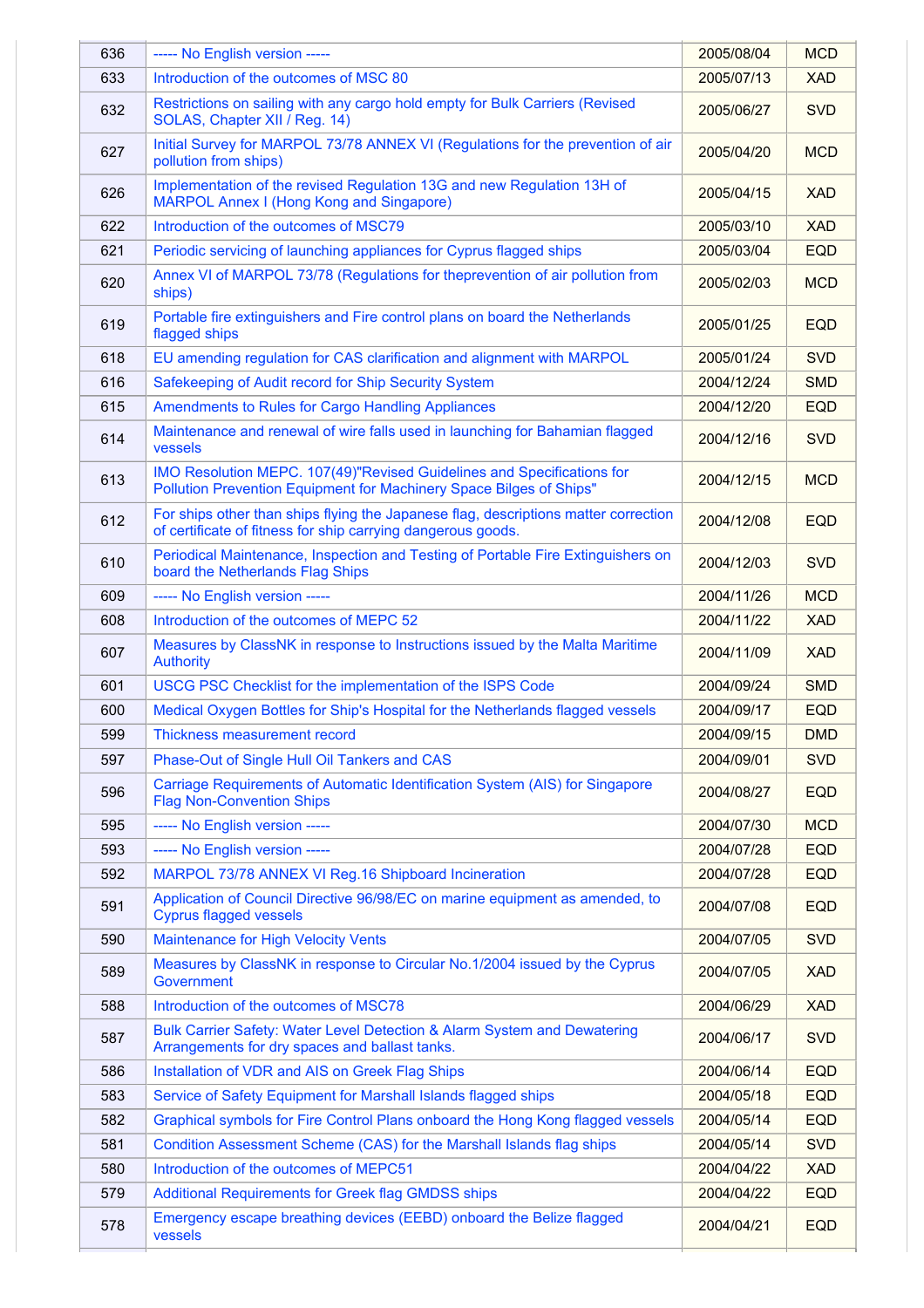| 577 | Special requirements for life-saving appliances and fire fighting arrangement on<br>board Manx flagged vessels                                                           | 2004/04/13 | <b>EQD</b> |
|-----|--------------------------------------------------------------------------------------------------------------------------------------------------------------------------|------------|------------|
| 576 | Stretchers for Greece flagged ships (revised)                                                                                                                            | 2004/04/05 | <b>EQD</b> |
| 575 | Spare charges for portable fire extinguishers on Singapore flagged vessels                                                                                               | 2004/04/02 | <b>EQD</b> |
| 573 | SAFETY USE OF RAFTS OR BOATS FOR SURVEY                                                                                                                                  | 2004/03/11 | <b>SVD</b> |
| 570 | Outcome of the IMO Assembly 23rd Session                                                                                                                                 | 2004/03/04 | <b>XAD</b> |
| 569 | Introduction of the outcomes of International Conference on Ballast Water<br>Management                                                                                  | 2004/02/26 | <b>XAD</b> |
| 566 | Fire fighting equipments onboard the Hong Kong flagged vessels                                                                                                           | 2004/01/29 | <b>EQD</b> |
| 565 | Extension of hydraulic pressure test for CO2 bottles and fire extinguishers of non-<br>passenger vessel                                                                  | 2004/01/23 | <b>SVD</b> |
| 561 | Amendment of IACS Unified Requirements for surveys for Bulk Carrier UR Z10.2<br>(rev.15)                                                                                 | 2003/12/26 | <b>SVD</b> |
| 558 | Amendments to Class Notations & Descriptive Notes for Class Characters<br>according to the Amendments to the ClassNK Rules the Survey and Construction<br>of Steel Ships | 2003/12/19 | <b>CLD</b> |
| 557 | Introduction of the outcomes of MEPC50                                                                                                                                   | 2003/12/12 | <b>XAD</b> |
| 556 | Requirements to increase the integrity of fore deck fittings for dry cargo ships                                                                                         | 2003/12/12 | <b>SVD</b> |
| 555 | Guidelines for partially weathertight hatchway covers on board containerships<br>(MSC/Circ.1087)                                                                         | 2003/12/12 | <b>EQD</b> |
| 553 | Enhanced Survey of Indian flagged Oil tankers and Bulk Carriers                                                                                                          | 2003/11/10 | <b>SVD</b> |
| 552 | Crew accommodation for Hong Kong flagged vessels                                                                                                                         | 2003/10/28 | <b>EQD</b> |
| 546 | Manual operation for boilers and thermal oil heaters manufactured by Miura Co.,<br>Ltd.                                                                                  | 2003/09/04 | <b>MCD</b> |
| 543 | Periodic servicing of launching appliances regarding Greek flagged vessels                                                                                               | 2003/08/15 | <b>EQD</b> |
| 542 | Introduction of the outcomes of MEPC49                                                                                                                                   | 2003/08/08 | <b>XAD</b> |
| 538 | Bulk Carrier Safety (Updated version of ClassNK Technical Information No. TEC-<br>0507)                                                                                  | 2003/07/08 | <b>XAD</b> |
| 535 | Implementation Date of UR S25 (Rev.1)                                                                                                                                    | 2003/06/27 | <b>XAD</b> |
| 534 | Interval of abandon ship and fire drills regarding Malta flagged cargo ships                                                                                             | 2003/06/27 | <b>EQD</b> |
| 533 | Documents necessary to apply for renewal of a radio station license of a St.<br>Vincent and the Grenadines flag ship.                                                    | 2003/06/23 | <b>EQD</b> |
| 532 | Introduction of the outcomes of MSC 77                                                                                                                                   | 2003/06/18 | <b>XAD</b> |
| 531 | Fire extinguishing systems on Panama flagged vessels                                                                                                                     | 2003/06/18 | <b>EQD</b> |
| 530 | Review of arrangements to supply heading information at emergency steering<br>positron on board Bahamas flag ships                                                       | 2003/06/13 | <b>EQD</b> |
| 529 | Radio Records for Singapore flagged vessels                                                                                                                              | 2003/06/06 | <b>EQD</b> |
| 528 | EC regulations on prohibition of organotin compound on ships                                                                                                             | 2003/05/26 | <b>XAD</b> |
| 527 | ----- No English version -----                                                                                                                                           | 2003/05/26 | <b>SVD</b> |
| 526 | Fire protection for external high pressure fuel delivery lines between high<br>pressure fuel pumps, fuel injectors, and fuel oil piping (Except Japanese flag<br>ships)  | 2003/05/26 | <b>SVD</b> |
| 524 | Validity of approval to use fire protection materials approved under former fire<br>test procedures                                                                      | 2003/05/15 | <b>EQD</b> |
| 521 | ClassNK provisional interpretations for fixed local application fire-fighting system                                                                                     | 2003/05/15 | <b>EQD</b> |
| 519 | Recall of anti-travel sickness (anti-seasickness) medicine                                                                                                               | 2003/05/01 | <b>EQD</b> |
| 517 | Crew Accommodation for the Marshall Islands flag ships                                                                                                                   | 2003/04/15 | <b>EQD</b> |
| 516 | <b>Shipboard Oil Pollution Emergency Plan (SOPEP)</b>                                                                                                                    | 2003/04/15 | <b>MCD</b> |
| 515 | EC type-examination and other Conformity assessments under Council Directive<br>96/98/EC on Marine Equipment, as amended                                                 | 2003/04/15 | <b>EQD</b> |
| 514 | Cargo handling appliances for the Marshall Islands flag ships                                                                                                            | 2003/04/15 | <b>EQD</b> |
| 510 | Maintenance, inspection and tests of fire-protection and fire fighting systems on<br>board Kuwait-registered ships                                                       | 2003/04/01 | <b>SVD</b> |
| 509 | Maintenance and Inspection of Oil Filtering Equipment and Oil Content Meter<br><b>Taking Account of PSC Inspections</b>                                                  | 2003/04/01 | <b>SVD</b> |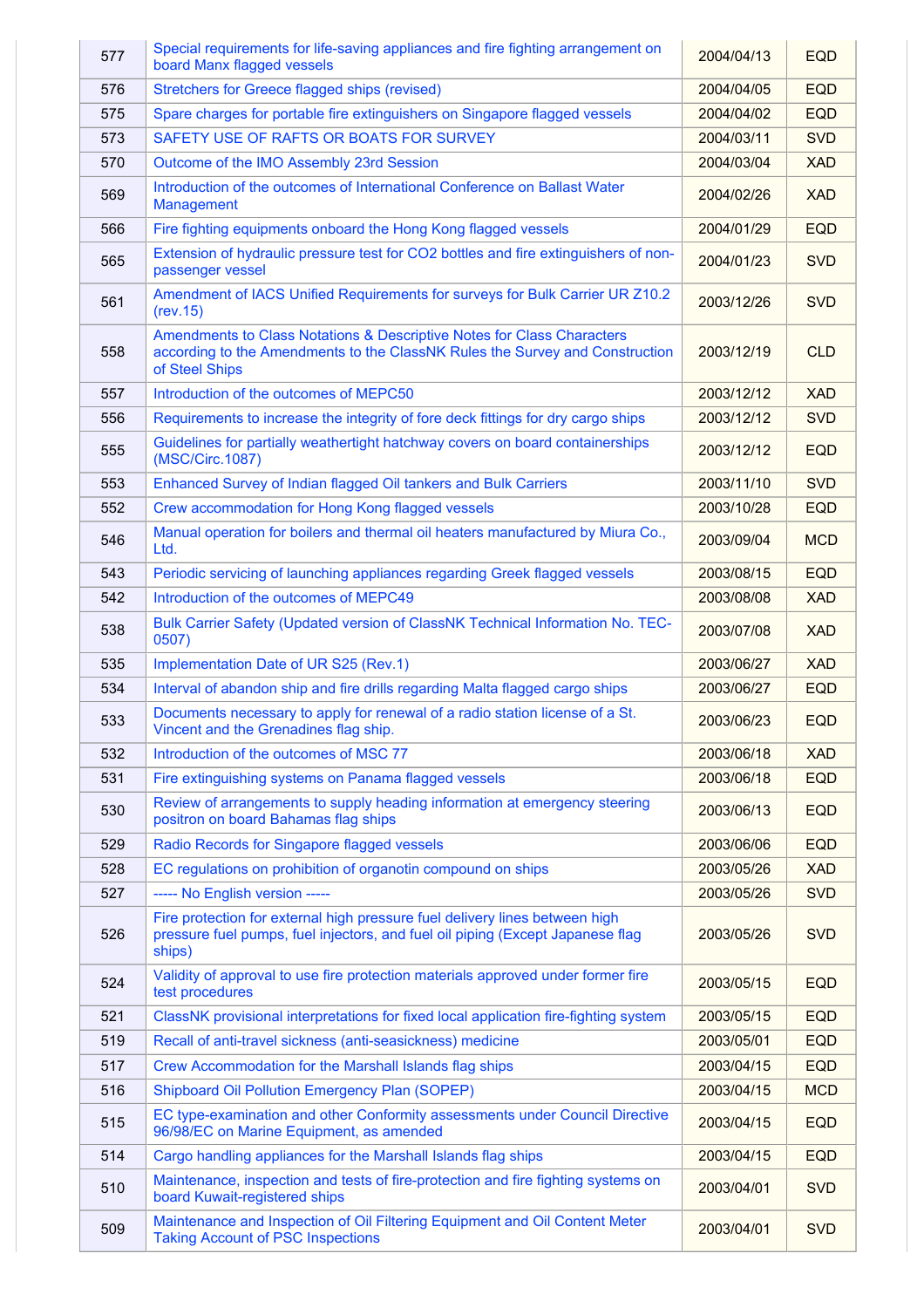| 508 | For ships other than ships flying the Japanese flag, amendments to the form of<br>certificate of fitness for ship carrying dangerous goods, and etc.                                                                         | 2003/04/01 | <b>EQD</b> |
|-----|------------------------------------------------------------------------------------------------------------------------------------------------------------------------------------------------------------------------------|------------|------------|
| 506 | Fire extinguishing arrangement for paint and flammable liquid lockers on Marshall<br><b>Islands flagged vessels</b>                                                                                                          | 2003/04/01 | <b>EQD</b> |
| 503 | Special requirements for emergency escape breathing device regarding Marshall<br>Islands and Mauritius flagged vessels (related to SOLAS Chapter II-2 as<br>amended in 2000)                                                 | 2003/02/15 | <b>EQD</b> |
| 502 | Release of Survey Status Information of ClassNK Ships                                                                                                                                                                        | 2003/02/15 | <b>XAD</b> |
| 501 | Boat drills for Greek flagged vessels                                                                                                                                                                                        | 2003/02/15 | <b>EQD</b> |
| 500 | Surveys and Certification for the Singapore flagged Tankers of 500GT and<br>upwards engaged on Singapore 30-mile limit voyages                                                                                               | 2003/02/15 | <b>XAD</b> |
| 498 | Introduction of the outcomes of MSC 76                                                                                                                                                                                       | 2003/01/15 | <b>XAD</b> |
| 496 | Measures by ClassNK in response to "International Convention on the Control of<br>Harmful Anti-Fouling Systems on Ships"                                                                                                     | 2002/12/15 | <b>SVD</b> |
| 494 | Introduction of the outcomes of MEPC 48                                                                                                                                                                                      | 2002/12/15 | <b>XAD</b> |
| 491 | Registration of GMDSS IDs of Singapore Flag Ships                                                                                                                                                                            | 2002/11/15 | <b>EQD</b> |
| 489 | Amendments to COLREG (Convention on the International Regulations for<br>Preventing Collisions at Sea, 1972)                                                                                                                 | 2002/11/15 | <b>EQD</b> |
| 488 | Special requirements for emergency escape breathing device regarding Kuwait<br>flagged vessels (related to SOLAS Chapter II-2 as amended in 2000)                                                                            | 2002/10/25 | <b>EQD</b> |
| 487 | CAS(Condition Assessment Scheme) under Amendments to regulation 13G of<br><b>MARPOL Annex I</b>                                                                                                                              | 2002/10/25 | <b>SVD</b> |
| 484 | Inspection of Liftable Car Decks of Pure Car Carriers                                                                                                                                                                        | 2002/10/11 | <b>SVD</b> |
| 481 | Revised regulation on survey of cargo handling appliances for Cypriot flag ships                                                                                                                                             | 2002/10/11 | <b>EQD</b> |
| 480 | Special requirements for emergency escape breathing device regarding Vietnam<br>flagged vessels (related to SOLAS Chapter II-2 as amended in 2000)                                                                           | 2002/09/25 | <b>EQD</b> |
| 479 | Measures by ClassNK in response to Circular No.19/2002 issued by the Cyprus<br>Government                                                                                                                                    | 2002/08/25 | <b>XAD</b> |
| 478 | Application for emergency escape breathing device and booklets for Japanese<br>ships (including existing and new ships which are not engaged on international<br>voyages) required by SOLAS chapter II-2 as amended in 2000. | 2002/08/25 | <b>EQD</b> |
| 474 | Revised regulation on survey of cargo handling appliances for Greek flag ships                                                                                                                                               | 2002/08/25 | <b>EQD</b> |
| 471 | Carriage Requirements for GPS receivers on board the Malta Flag Ships                                                                                                                                                        | 2002/07/30 | <b>EQD</b> |
| 468 | Introduction of the outcomes of MSC 75                                                                                                                                                                                       | 2002/07/10 | <b>XAD</b> |
| 466 | Guidelines on Ergonomic Criteria for Bridge Equipment and Layout applicable to<br><b>Hong Kong Flag Ships</b>                                                                                                                | 2002/06/28 | <b>EQD</b> |
| 457 | IMO the 47th session of the Maritime Environment Protection Committee<br>(Agendas concerning technical issues affecting ship's structure)                                                                                    | 2002/05/25 | <b>XAD</b> |
| 456 | Burst casualties of air bottles of a self-contained air support system of over-10-<br>years-old fire-protected lifeboats after installation and inspections / recording                                                      | 2002/05/25 | <b>SVD</b> |
| 454 | Arrangement of liferafts regarding Singapore flagged vessels                                                                                                                                                                 | 2002/04/30 | <b>EQD</b> |
| 452 | Prohibition of the Use of HCFC (R22 etc.) Refrigerants for Refrigerating or Air<br>Conditioning Systems, installed in the Ships flying the Flag of Cyprus                                                                    | 2002/04/12 | <b>MCD</b> |
| 451 | Eight measures taken by IACS for improving Bulk carrier safety                                                                                                                                                               | 2002/04/12 | <b>XAD</b> |
| 449 | The Intersessional meeting of the MSC on Maritime Security - Accelerated<br>application scheme for AIS and other security measures                                                                                           | 2002/04/12 | <b>XAD</b> |
| 448 | Outcome of the IMO Assembly 22nd Session                                                                                                                                                                                     | 2002/04/12 | <b>XAD</b> |
| 446 | Changeover in Geodetic Datum of Nautical Charts issued from Hydrographic<br>Department of Japan Coast Guard to the World Geodetic System (WGS-84) and<br>matters to be attended                                              | 2002/04/01 | <b>EQD</b> |
| 445 | Reporting by Surveyors of Evidence of Possible Safety Management System<br><b>Failures</b>                                                                                                                                   | 2002/03/29 | <b>SMD</b> |
| 444 | ----- No English version -----                                                                                                                                                                                               | 2002/03/25 | <b>SVD</b> |
| 442 | ----- No English version -----                                                                                                                                                                                               | 2002/03/25 | <b>SVD</b> |
| 440 | Approved Companies for Shore-based Maintenance of GMDSS Radio<br>Installations and for Inspection of Satellite EPIRBs, and Periodical Inspection<br>and Report of Satellite EPIRBs on board the Greek Flag Ships             | 2002/03/25 | <b>EQD</b> |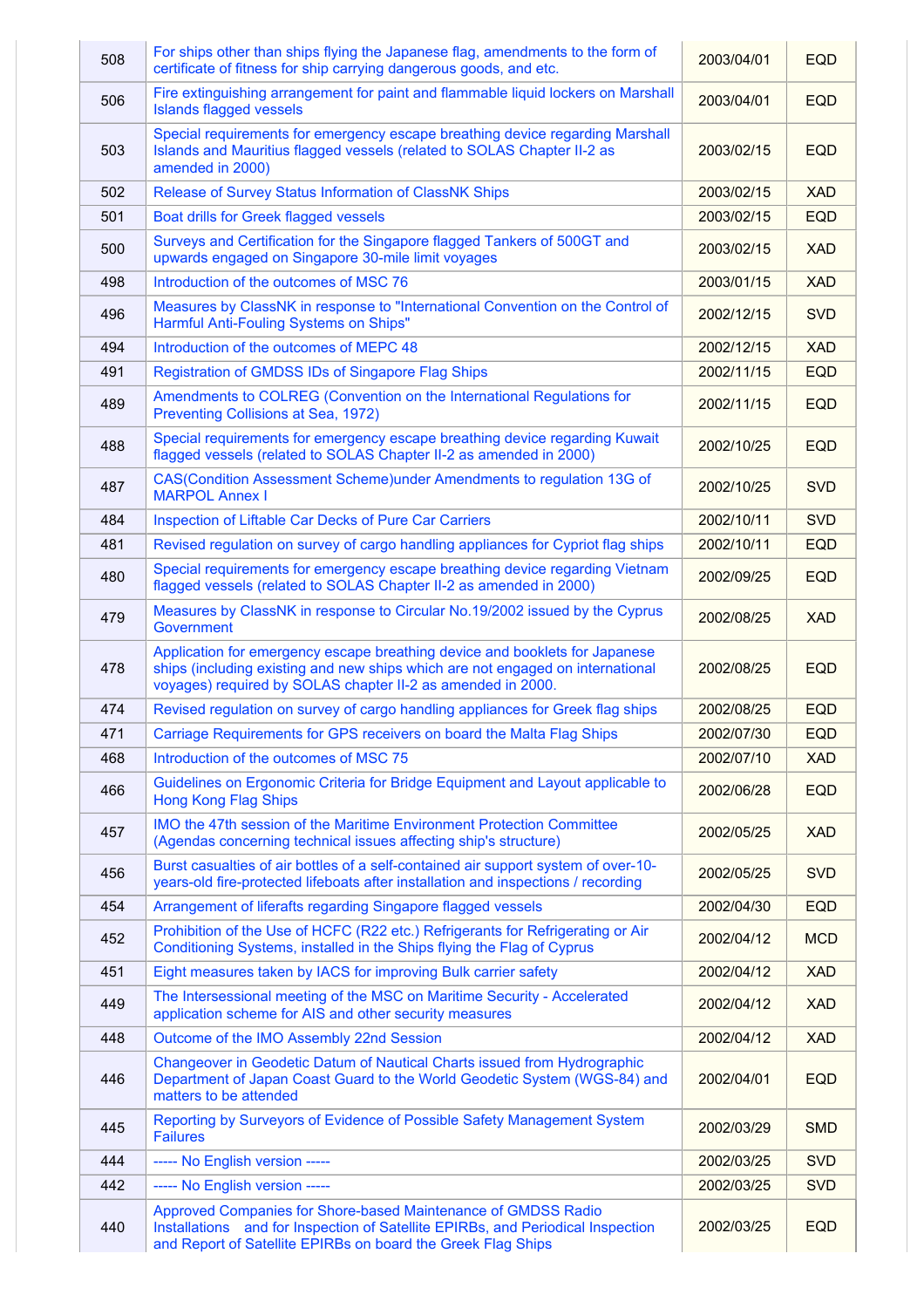| 434 | Fire protection for external high pressure fuel delivery lines between the high<br>pressure fuel pumps and fuel injectors, and fuel oil piping                                                 | 2002/02/05 | <b>SVD</b> |
|-----|------------------------------------------------------------------------------------------------------------------------------------------------------------------------------------------------|------------|------------|
| 433 | Certificates to be held by radio personnel on and after 1 February 2002 on board<br>Hong Kong flagged GMDSS ships                                                                              | 2002/01/04 | <b>EQD</b> |
| 432 | "Launching at 5 knots" test of lifeboats and rescue boats at sea trial                                                                                                                         | 2001/12/20 | <b>SVD</b> |
| 427 | Condition Survey for Bulk Carriers over 18 years old of ages entering into<br><b>Brazilian Ports</b>                                                                                           | 2001/11/30 | <b>SVD</b> |
| 426 | IMO MSC Circular relating to ISM Code "Guidance on Fatigue Mitigation and<br>Management"                                                                                                       | 2001/11/09 | <b>SMD</b> |
| 422 | Application of Council Directive 96/98/EC on marine equipment as amended, to<br>Maltese flagged vessels                                                                                        | 2001/10/18 | <b>EQD</b> |
| 419 | Introduction of the outcome of MSC 74                                                                                                                                                          | 2001/09/13 | <b>XAD</b> |
| 416 | Observance of Procedures and Display of Flow Diagrams for Responding to<br>Digital Selective Calling(DSC) Distress Alerts on Hong Kong Registered Ships                                        | 2001/09/06 | <b>EQD</b> |
| 415 | Carriage of dangerous goods by Cyprus flag ships                                                                                                                                               | 2001/08/24 | <b>EQD</b> |
| 413 | IACS Recommendation relating to ISM Code "A Guide to Managing<br>Maintenance"                                                                                                                  | 2001/07/30 | <b>SMD</b> |
| 411 | Special requirements for Swiss flag ships                                                                                                                                                      | 2001/07/13 | <b>SVD</b> |
| 406 | IMO conventions to enter into force in 2002 (Part 3) (Refer to NK Technical<br>Information No. 396)                                                                                            | 2001/06/18 | <b>XAD</b> |
| 405 | Piping Arrangement of Bilge Discharge from Machinery Spaces through Oily<br><b>Water Separators</b>                                                                                            | 2001/07/15 | <b>SVD</b> |
| 404 | Mandatory instruments adopted at 46th Session of IMO's Marine Environment<br>Protection Committee (MEPC46, April 2001) ? Acceleration of phasing out<br>scheme of existing single hull tankers | 2001/06/19 | <b>XAD</b> |
| 400 | Halon Fire Extinguishing Systems onboard, St. Vincent and the Grenadines flag<br>vessels                                                                                                       | 2001/05/30 | <b>XAD</b> |
| 389 | ----- No English version -----                                                                                                                                                                 | 2000/12/20 | <b>SVD</b> |
| 387 | Machinery Verification Runs at the time of drydocking and at the completion of<br>significant repairing                                                                                        | 2000/12/15 | <b>SVD</b> |
| 383 | Requirements adopted by IMO at MEPC 45                                                                                                                                                         | 2000/11/16 | <b>XAD</b> |
| 377 | Oil Analysis as Part of the Preventive Maintenance System for Oil Lubricated<br><b>Propeller Shafts</b>                                                                                        | 2000/09/21 | <b>SVD</b> |
| 376 | Implementation of recently adopted Conventions by IMO.                                                                                                                                         | 2000/09/14 | <b>XAD</b> |
| 374 | Partial Exemption from the Requirements for GMDSS for Greek Flag GMDSS<br>Ships Engaging on Voyages in the Mediterranean and Black Sea                                                         | 2000/09/01 | <b>EQD</b> |
| 373 | Inflatable liferafts, marine evacuation systems and hydrostatic release units on<br>board Greek flag ships                                                                                     | 2000/08/25 | <b>EQD</b> |
| 372 | Launching appliance and lifeboat on-load release gear on board Malta flag ships                                                                                                                | 2000/08/25 | <b>EQD</b> |
| 365 | Introduction of HSSC to the Maltese vessels                                                                                                                                                    | 2000/06/19 | <b>XAD</b> |
| 364 | The exemption from damage stability requirements for the existing bulk carriers                                                                                                                | 2000/06/15 | <b>SVD</b> |
| 363 | Introduction of HSSC to the Maltese vessels                                                                                                                                                    | 2000/06/02 | <b>XAD</b> |
| 361 | Survey of Life-saving Appliances for the Netherlands Flag Ships                                                                                                                                | 2000/03/16 | <b>EQD</b> |
| 359 | Procedure for Responding to Digital Selective Calling (DSC) Distress Alerts by<br>Hong Kong Registered Ships.                                                                                  | 2000/05/16 | <b>EQD</b> |
| 358 | Gross Tonnage for Determination of Application of GMDSS Requirements to<br><b>Panamanian Ships</b>                                                                                             | 2000/04/28 | <b>EQD</b> |
| 357 | Overhauling and operational test of lifeboat on- Load release gear for Bahamas<br>flag ships                                                                                                   | 2000/04/25 | <b>EQD</b> |
| 356 | Resolutions adopted by IMO Assembly at its 21st Session                                                                                                                                        | 2000/04/05 | <b>XAD</b> |
| 355 | ----- No English version -----                                                                                                                                                                 | 2000/03/31 | <b>SVD</b> |
| 354 | An amendment to the Regulations of California for Oil Spill Prevention and<br><b>Response</b>                                                                                                  | 2000/04/07 | <b>XAD</b> |
| 350 | Examination and certification of shipboard incinerators                                                                                                                                        | 2000/01/21 | <b>EQD</b> |
| 349 | Interpretations of Chapter III of 1996 Amendments to 1974 SOLAS and LSA<br>Code, and Survey / Testing Procedures                                                                               | 2000/01/21 | <b>EQD</b> |